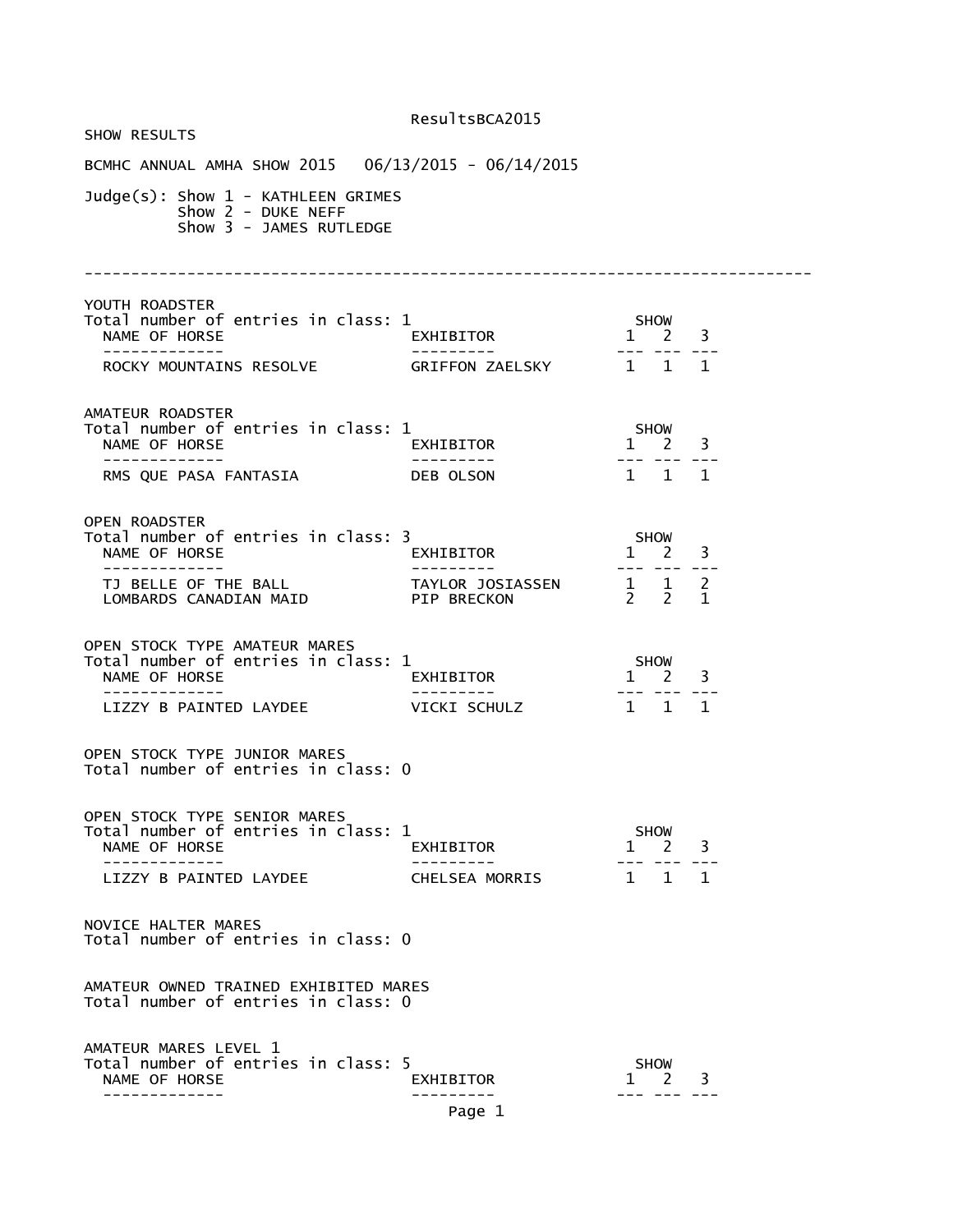| QUAIL RUNS KISS ME IN THE RAIN<br>MILLENNIUM RENEGADES ABILENE<br>TJ SOUND THE ALARM<br>LIZZY B PAINTED LAYDEE<br>UMS MAKERS FLASHING AMBER       | ResultsBCA2015<br>SCOTT REMPEL<br>SUSAN MARQUIS<br>ALYSSA KENNEDY<br>VICKI SCHULZ<br>STACY TRETICK | $1 \quad 2$<br>$\begin{array}{ccc} 2 & 1 \\ 3 & 3 \\ 4 & 4 \end{array}$<br>5 <sup>5</sup> | 5                                                                                                                                                                                                                                                                                                                                                                                                                   | ı<br>$\begin{array}{c} 4 \\ 3 \\ 5 \\ 2 \end{array}$ |
|---------------------------------------------------------------------------------------------------------------------------------------------------|----------------------------------------------------------------------------------------------------|-------------------------------------------------------------------------------------------|---------------------------------------------------------------------------------------------------------------------------------------------------------------------------------------------------------------------------------------------------------------------------------------------------------------------------------------------------------------------------------------------------------------------|------------------------------------------------------|
| AMATEUR MARES LEVEL 2<br>Total number of entries in class: 1<br>NAME OF HORSE<br>-------------<br>HUNTERBERRY HILL SWEET                          | EXHIBITOR<br>LOUELLEN REMPEL                                                                       |                                                                                           | SHOW<br>$1 \quad 2$<br>$\frac{1}{2} \frac{1}{2} \frac{1}{2} \frac{1}{2} \frac{1}{2} \frac{1}{2} \frac{1}{2} \frac{1}{2} \frac{1}{2} \frac{1}{2} \frac{1}{2} \frac{1}{2} \frac{1}{2} \frac{1}{2} \frac{1}{2} \frac{1}{2} \frac{1}{2} \frac{1}{2} \frac{1}{2} \frac{1}{2} \frac{1}{2} \frac{1}{2} \frac{1}{2} \frac{1}{2} \frac{1}{2} \frac{1}{2} \frac{1}{2} \frac{1}{2} \frac{1}{2} \frac{1}{2} \frac{1}{2} \frac{$ | 3                                                    |
| LILIKOI 4U                                                                                                                                        |                                                                                                    | $1 \quad$                                                                                 | $\mathbf{1}$                                                                                                                                                                                                                                                                                                                                                                                                        | $\mathbf 1$                                          |
| SENIOR MARES 28" & UNDER<br>Total number of entries in class: 0                                                                                   |                                                                                                    |                                                                                           |                                                                                                                                                                                                                                                                                                                                                                                                                     |                                                      |
| SENIOR MARES OVER 28" TO 30"<br>Total number of entries in class: 0                                                                               |                                                                                                    |                                                                                           |                                                                                                                                                                                                                                                                                                                                                                                                                     |                                                      |
| SENIOR MARES OVER 30" TO 32"<br>Total number of entries in class: 4<br>NAME OF HORSE<br>-------------                                             | EXHIBITOR                                                                                          | $-- -$                                                                                    | SHOW<br>1 2                                                                                                                                                                                                                                                                                                                                                                                                         | 3                                                    |
| HUNTERBERRY HILL SWEET<br>LILIKOI 4U                                                                                                              | LOUELLEN REMPEL                                                                                    |                                                                                           |                                                                                                                                                                                                                                                                                                                                                                                                                     | $\mathbf{1}$                                         |
| UMS MAKERS FLASHING AMBER<br>TJ BELLE OF THE BALL<br>TJ MAKE MINE SUGAR COATED                                                                    | LAILA WILSON<br>TAYLOR JOSIASSEN<br>TERRI BROWN                                                    | $\begin{array}{ccc} 1 & 1 \\ 2 & 4 \\ 3 & 3 \\ 4 & 2 \end{array}$                         |                                                                                                                                                                                                                                                                                                                                                                                                                     | $\overline{3}$<br>2<br>4                             |
| SENIOR MARES OVER 32" TO 34"<br>Total number of entries in class: 6                                                                               |                                                                                                    | <b>SHOW</b>                                                                               |                                                                                                                                                                                                                                                                                                                                                                                                                     |                                                      |
| NAME OF HORSE<br>-------------                                                                                                                    | EXHIBITOR                                                                                          | $\overline{1}$                                                                            | 2                                                                                                                                                                                                                                                                                                                                                                                                                   | 3                                                    |
| QUAIL RUNS KISS ME IN THE RAIN LOUELLEN REMPEL<br>LOMBARDS CANADIAN MAID<br>RMS QUE PASA FANTASIA<br>TJ SOUND THE ALARM<br>LIZZY B PAINTED LAYDEE | PIP BRECKON<br>SHIRLEY BRADBURY<br>TAYLOR JOSIASSEN<br>VICKI SCHULZ                                | $\begin{array}{ccc} 1 & 1 \\ 2 & 2 \\ 3 & 3 \\ 4 & 5 \end{array}$<br>5 <sup>7</sup>       | 4                                                                                                                                                                                                                                                                                                                                                                                                                   | $\begin{array}{c} 1 \\ 2 \\ 3 \\ 4 \end{array}$<br>5 |
| GRAND CHAMPION & RESERVE SENIOR MARE                                                                                                              |                                                                                                    |                                                                                           | <b>SHOW</b>                                                                                                                                                                                                                                                                                                                                                                                                         |                                                      |
| NAME OF HORSE                                                                                                                                     |                                                                                                    |                                                                                           | $1 \quad 2$                                                                                                                                                                                                                                                                                                                                                                                                         | 3                                                    |
| QUAIL RUNS KISS ME IN THE RAIN<br>HUNTERBERRY HILL SWEET                                                                                          |                                                                                                    |                                                                                           | G G                                                                                                                                                                                                                                                                                                                                                                                                                 | <b>R</b>                                             |
| LILIKOI 4U<br>LOMBARDS CANADIAN MAID                                                                                                              |                                                                                                    | R.<br>R.                                                                                  | G                                                                                                                                                                                                                                                                                                                                                                                                                   |                                                      |
| AMATEUR CLASSIC PLEASURE DRIVING LEVEL 1                                                                                                          |                                                                                                    |                                                                                           |                                                                                                                                                                                                                                                                                                                                                                                                                     |                                                      |
| Total number of entries in class: 3<br>NAME OF HORSE                                                                                              | EXHIBITOR                                                                                          | 1                                                                                         | <b>SHOW</b><br><sup>2</sup>                                                                                                                                                                                                                                                                                                                                                                                         | 3                                                    |
| MILLENNIUM GAMBLINS GENUINE<br>RISK                                                                                                               | SUSAN MARQUIS                                                                                      | 1                                                                                         | $\mathbf{1}$                                                                                                                                                                                                                                                                                                                                                                                                        | 1                                                    |
| SUNNYVALES PS I LUV U BOBBY<br>SCOTT CREEK MY KEY TO MEGABITZ SHIRLEY BRADBURY                                                                    | VICKI SCHULZ<br>Page 2                                                                             | $\frac{2}{3}$                                                                             | $\overline{2}$<br>3                                                                                                                                                                                                                                                                                                                                                                                                 | $\overline{c}$<br>$\overline{3}$                     |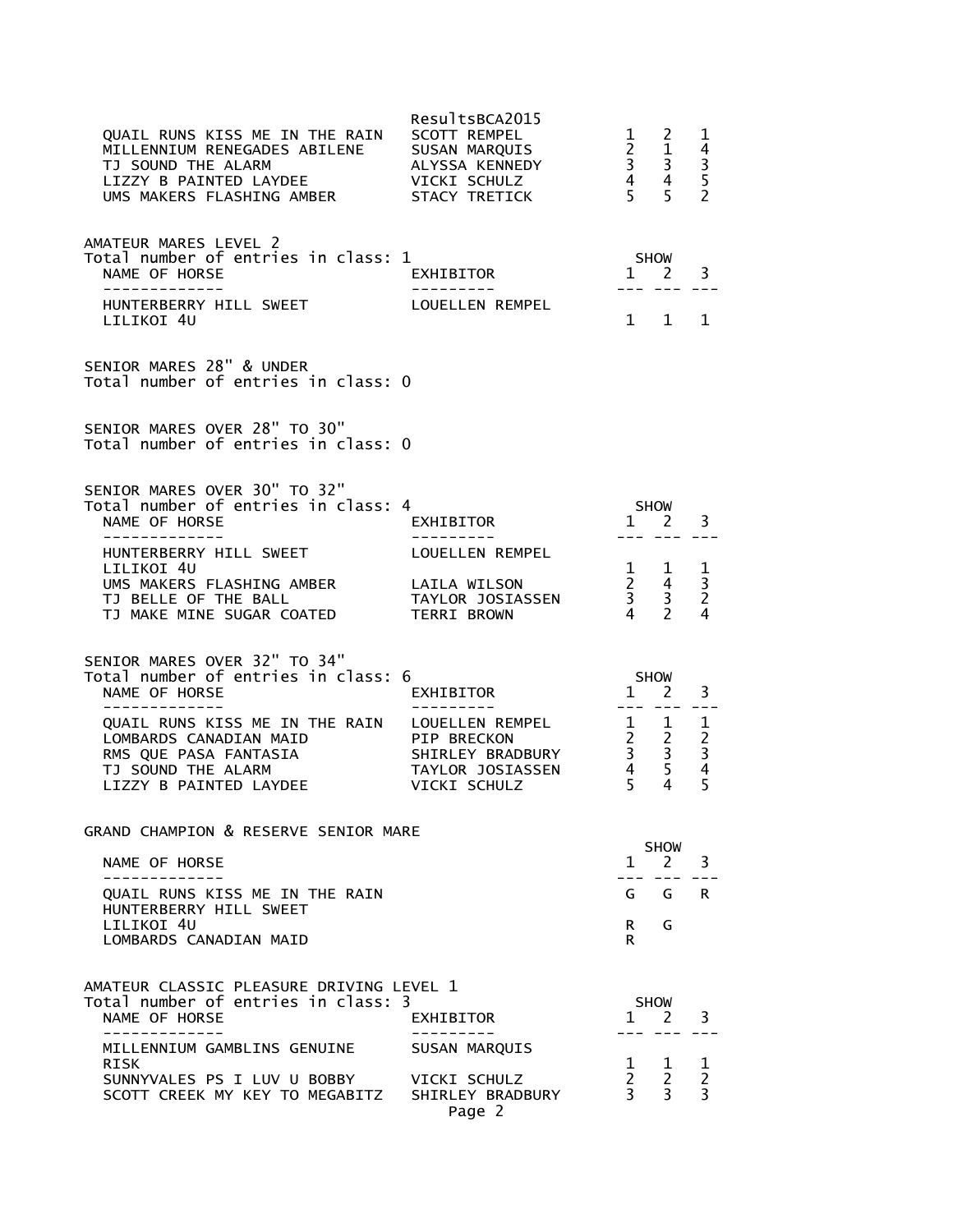| AMATEUR CLASSIC PLEASURE DRIVING LEVEL 2<br>Total number of entries in class: 1                     |                                       |                                                                                                                                                                                                                                                                                                                                                                                                                                              | <b>SHOW</b>                  |                                    |
|-----------------------------------------------------------------------------------------------------|---------------------------------------|----------------------------------------------------------------------------------------------------------------------------------------------------------------------------------------------------------------------------------------------------------------------------------------------------------------------------------------------------------------------------------------------------------------------------------------------|------------------------------|------------------------------------|
| NAME OF HORSE<br>-------------                                                                      | EXHIBITOR<br>----------               | $\overline{1}$<br>$- - -$                                                                                                                                                                                                                                                                                                                                                                                                                    | <sup>2</sup>                 | 3                                  |
| SAN SUJOS IM SUM DANCER PIP BRECKON                                                                 |                                       | $1 \quad 1$                                                                                                                                                                                                                                                                                                                                                                                                                                  |                              | 1                                  |
| YOUTH CLASSIC PLEASURE DRIVING 12 & UNDER                                                           |                                       |                                                                                                                                                                                                                                                                                                                                                                                                                                              |                              |                                    |
| Total number of entries in class: 3<br>NAME OF HORSE<br>--------------                              | EXHIBITOR<br>----------               | 1 2                                                                                                                                                                                                                                                                                                                                                                                                                                          | <b>SHOW</b>                  | 3                                  |
| SAXON MOUNT JAMAICAN GIRL<br>MOONRIDGE PRIMOS GERONIMO<br>MILLENNIUM GAMBLINS GENUINE NATHAN WILSON | EMILY BRADBURY<br>TAYLOR NICHOLLS     | $\frac{1}{2} \frac{1}{2} \frac{1}{2} \frac{1}{2} \frac{1}{2} \frac{1}{2} \frac{1}{2} \frac{1}{2} \frac{1}{2} \frac{1}{2} \frac{1}{2} \frac{1}{2} \frac{1}{2} \frac{1}{2} \frac{1}{2} \frac{1}{2} \frac{1}{2} \frac{1}{2} \frac{1}{2} \frac{1}{2} \frac{1}{2} \frac{1}{2} \frac{1}{2} \frac{1}{2} \frac{1}{2} \frac{1}{2} \frac{1}{2} \frac{1}{2} \frac{1}{2} \frac{1}{2} \frac{1}{2} \frac{$<br>$\begin{matrix} 1 & 1 \\ 2 & 2 \end{matrix}$ |                              | 1<br>$\overline{2}$                |
| RISK                                                                                                |                                       | 3 <sup>7</sup>                                                                                                                                                                                                                                                                                                                                                                                                                               | 3                            | 3                                  |
| YOUTH CLASSIC PLEASURE DRIVING 13-18                                                                |                                       |                                                                                                                                                                                                                                                                                                                                                                                                                                              |                              |                                    |
| Total number of entries in class: 4<br>NAME OF HORSE<br>-------------                               | EXHIBITOR                             | SHOW<br>$\overline{1}$                                                                                                                                                                                                                                                                                                                                                                                                                       | 2                            | 3                                  |
| SUNNYVALE MAKERS MARK<br><b>KENTUCKY GOLD</b>                                                       | SUNNY BALSHAW                         |                                                                                                                                                                                                                                                                                                                                                                                                                                              |                              |                                    |
| ROCKY MOUNTAINS RESOLVE<br>TJ MAKE MINE SUGAR COATED<br>SAN SUJOS MIDNIGHT BUTERO LENA MCMURTRY     | GRIFFON ZAELSKY<br>TAYA BATH          | $\begin{array}{ccc} 1 & 2 \\ 2 & 3 \\ 3 & 4 \\ 4 & 1 \end{array}$                                                                                                                                                                                                                                                                                                                                                                            |                              | $\frac{2}{3}$<br>$\mathbf{1}$<br>4 |
| AMATEUR OWNED TRAINED EXHIBITED SINGLE PLEASURE DRIVING<br>Total number of entries in class: 0      |                                       |                                                                                                                                                                                                                                                                                                                                                                                                                                              |                              |                                    |
| AMATEUR SINGLE PLEASURE DRIVING LEVEL 1<br>Total number of entries in class: 0                      |                                       |                                                                                                                                                                                                                                                                                                                                                                                                                                              |                              |                                    |
| AMATEUR SINGLE PLEASURE DRIVING LEVEL 2<br>Total number of entries in class: 1                      |                                       |                                                                                                                                                                                                                                                                                                                                                                                                                                              | <b>SHOW</b>                  |                                    |
| NAME OF HORSE                                                                                       | EXHIBITOR                             | 1<br>$- - -$                                                                                                                                                                                                                                                                                                                                                                                                                                 | 2                            | 3                                  |
| QUAIL RUNS KISS ME IN THE RAIN LOUELLEN REMPEL 1 1                                                  |                                       |                                                                                                                                                                                                                                                                                                                                                                                                                                              |                              | $\mathbf{1}$                       |
| GENTLEMENS SINGLE PLEASURE DRIVING<br>Total number of entries in class: 0                           |                                       |                                                                                                                                                                                                                                                                                                                                                                                                                                              |                              |                                    |
| GENTLEMENS CLASSIC PLEASURE DRIVING<br>Total number of entries in class: 0                          |                                       |                                                                                                                                                                                                                                                                                                                                                                                                                                              |                              |                                    |
| LADIES CLASSIC PLEASURE DRIVING<br>Total number of entries in class:<br>NAME OF HORSE               | 5<br>EXHIBITOR                        | 1                                                                                                                                                                                                                                                                                                                                                                                                                                            | <b>SHOW</b><br>2             | 3                                  |
| MILLENNIUM GAMBLINS GENUINE                                                                         | <b>SUSAN MARQUIS</b>                  |                                                                                                                                                                                                                                                                                                                                                                                                                                              |                              |                                    |
| <b>RISK</b><br>TJ MAKE MINE SUGAR COATED                                                            | <b>TERRI BROWN</b>                    | 1<br>$2^{\circ}$                                                                                                                                                                                                                                                                                                                                                                                                                             | 1<br>2                       |                                    |
| SCOTT CREEK MONARCH IN MOTION<br>SUNNYVALES PS I LUV U BOBBY                                        | LISA MANGLES<br><b>CHELSEA MORRIS</b> | $\overline{\mathbf{3}}$<br>$\overline{4}$                                                                                                                                                                                                                                                                                                                                                                                                    | 3<br>$\overline{\mathbf{4}}$ | 3<br>2<br>4<br>5<br>1              |
| SAN SUJOS IM SUM DANCER                                                                             | <b>PIP BRECKON</b><br>Page 3          | 5                                                                                                                                                                                                                                                                                                                                                                                                                                            | 5                            |                                    |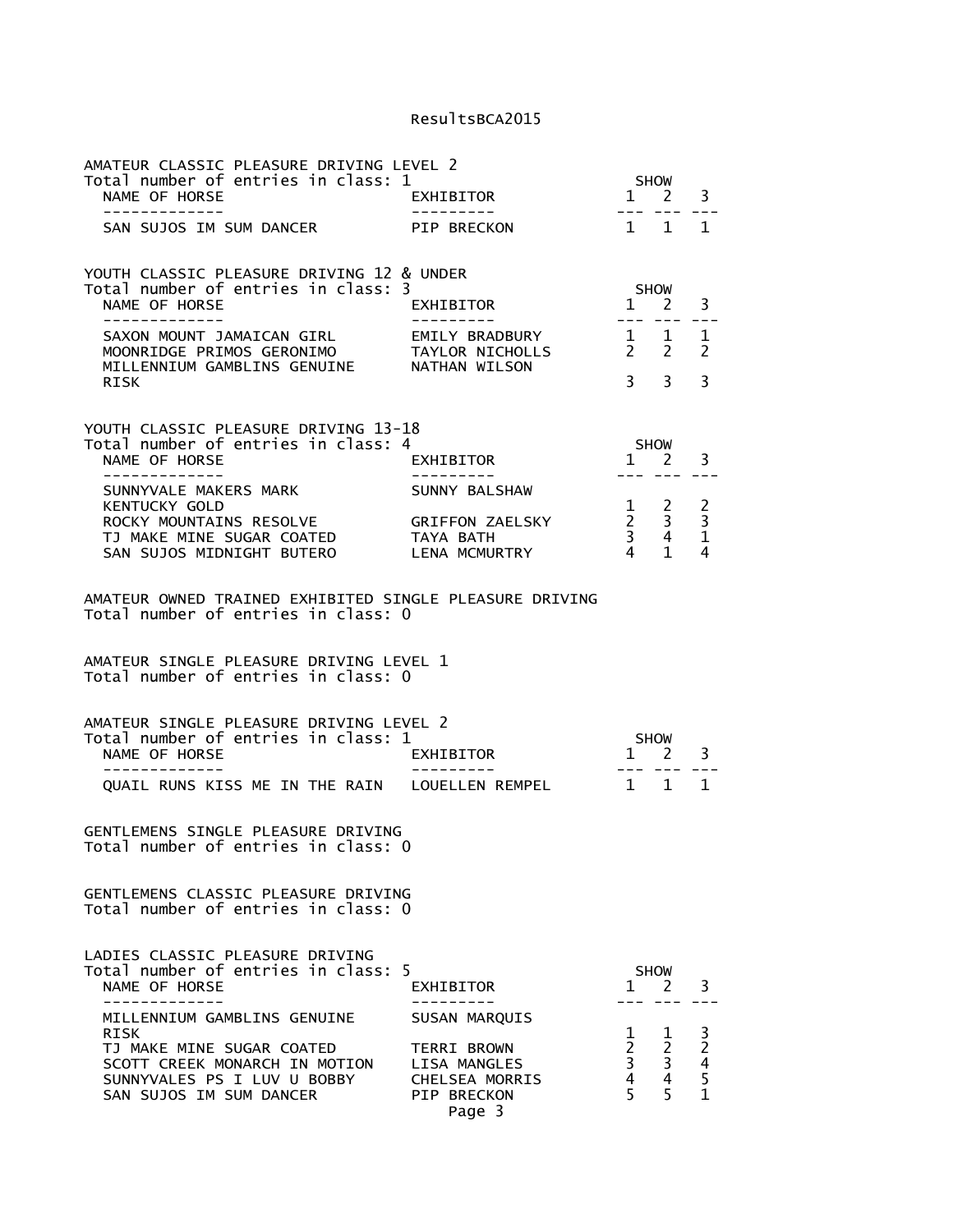| LADIES SINGLE PLEASURE DRIVING<br>Total number of entries in class: 2<br>NAME OF HORSE<br>-------------                                     | EXHIBITOR<br>----------                                                              | $\mathbf{1}$<br>$\frac{1}{2}$                                                            | <b>SHOW</b><br>2<br>$- - -$                  | 3<br>$- -$                              |
|---------------------------------------------------------------------------------------------------------------------------------------------|--------------------------------------------------------------------------------------|------------------------------------------------------------------------------------------|----------------------------------------------|-----------------------------------------|
| QUAIL RUNS KISS ME IN THE RAIN LOUELLEN REMPEL<br>CENTURY FARMS MAZARATTI                                                                   | KARI ROBINSON                                                                        | 2                                                                                        | $\frac{1}{2}$ $\frac{1}{2}$<br>$\mathcal{P}$ | 1<br>$\mathcal{P}$                      |
| NOVICE HORSE SINGLE, COUNTRY OR CLASSIC PLEASURE DRIVING<br>Total number of entries in class: 2<br>NAME OF HORSE                            | <b>EXHIBITOR</b>                                                                     |                                                                                          | <b>SHOW</b><br>$1 \quad 2$                   | 3                                       |
| MILLENNIUM GAMBLINS GENUINE<br>RISK<br>MOONRIDGE PRIMOS GERONIMO                                                                            | SUSAN MARQUIS<br>MICHELLE NICHOLLS                                                   |                                                                                          | $\begin{matrix} 1 & 1 \\ 2 & 2 \end{matrix}$ | ı<br>$\mathcal{P}$                      |
| SINGLE, COUNTRY OR CLASSIC PLEASURE DRIVING NOVICE HANDLER<br>Total number of entries in class: 2<br>NAME OF HORSE<br>_____________         | EXHIBITOR<br>----------                                                              | $\mathbf{1}$<br>$\begin{array}{cccccc} - & - & - & - & - \\ & - & - & - & - \end{array}$ | <b>SHOW</b><br>2                             | 3<br>$= -$                              |
| SCOTT CREEK MONARCH IN MOTION<br>MOONRIDGE PRIMOS GERONIMO                                                                                  | LISA MANGLES 1 1<br>MICHELLE NICHOLLS 2 2<br>LISA MANGLES                            |                                                                                          |                                              | 1<br>$\mathcal{P}$                      |
| FUTURITY YEARLING MARES<br>Total number of entries in class: 1<br>NAME OF HORSE                                                             | EXHIBITOR                                                                            | 1 2                                                                                      | <b>SHOW</b>                                  | 3                                       |
| -------------<br>SAN SUJOS STYLISH TWILIGHT                                                                                                 | ---------<br>JENNA NEDZELSKI                                                         |                                                                                          | 1 1                                          | 1                                       |
| FUTURITY TWO YEAR OLD MARES<br>Total number of entries in class: 1<br>NAME OF HORSE                                                         | EXHIBITOR                                                                            | $1 \quad$                                                                                | <b>SHOW</b><br><sup>2</sup>                  | 3                                       |
| CARRIAGE COURT ITS ALL ABOUT LOUELLEN REMPEL<br>МE                                                                                          |                                                                                      | $\mathbf{1}$                                                                             | $\mathbf{1}$                                 | 1                                       |
| STOCK TYPE YOUTH HALTER MARES<br>Total number of entries in class: 1<br>NAME OF HORSE<br>. _ _ _ _ _ _ _ _ _ _ _ _ _                        | EXHIBITOR                                                                            | $---$                                                                                    | SHOW<br>$1 \quad 2$                          | 3                                       |
| SAXON MOUNT JAMAICAN GIRL                                                                                                                   | EMILY BRADBURY                                                                       | $\mathbf{1}$                                                                             | 1                                            | $\mathbf{1}$                            |
| YOUTH 7 & UNDER EXHIBITING MARE<br>Total number of entries in class:<br>NAME OF HORSE                                                       | 5<br>EXHIBITOR                                                                       | 1                                                                                        | <b>SHOW</b><br>2                             | 3                                       |
| UMS MAKERS FLASHING AMBER<br>SAXON MOUNT JAMAICAN GIRL<br>MILLENNIUM RENEGADES ABILENE<br>TJ BELLE OF THE BALL<br>TJ MAKE MINE SUGAR COATED | NATE WILSON<br>EMILY BRADBURY<br>HANNAH MCKENZIE<br>AYVA KENNEDY<br>HAYDEN JOSIASSEN | $\mathbf{1}$<br>2 <sup>7</sup><br>$\overline{3}$<br>$\overline{4}$<br>5                  | 1<br>$\overline{c}$<br>3<br>4<br>5           | 2<br>$\frac{5}{4}$<br>$\mathbf{1}$<br>3 |
| YOUTH 8-12 EXHIBITING MARE<br>Total number of entries in class: 1<br>NAME OF HORSE                                                          | EXHIBITOR<br>Page 4                                                                  |                                                                                          | <b>SHOW</b><br>$1 \quad 2$                   | 3                                       |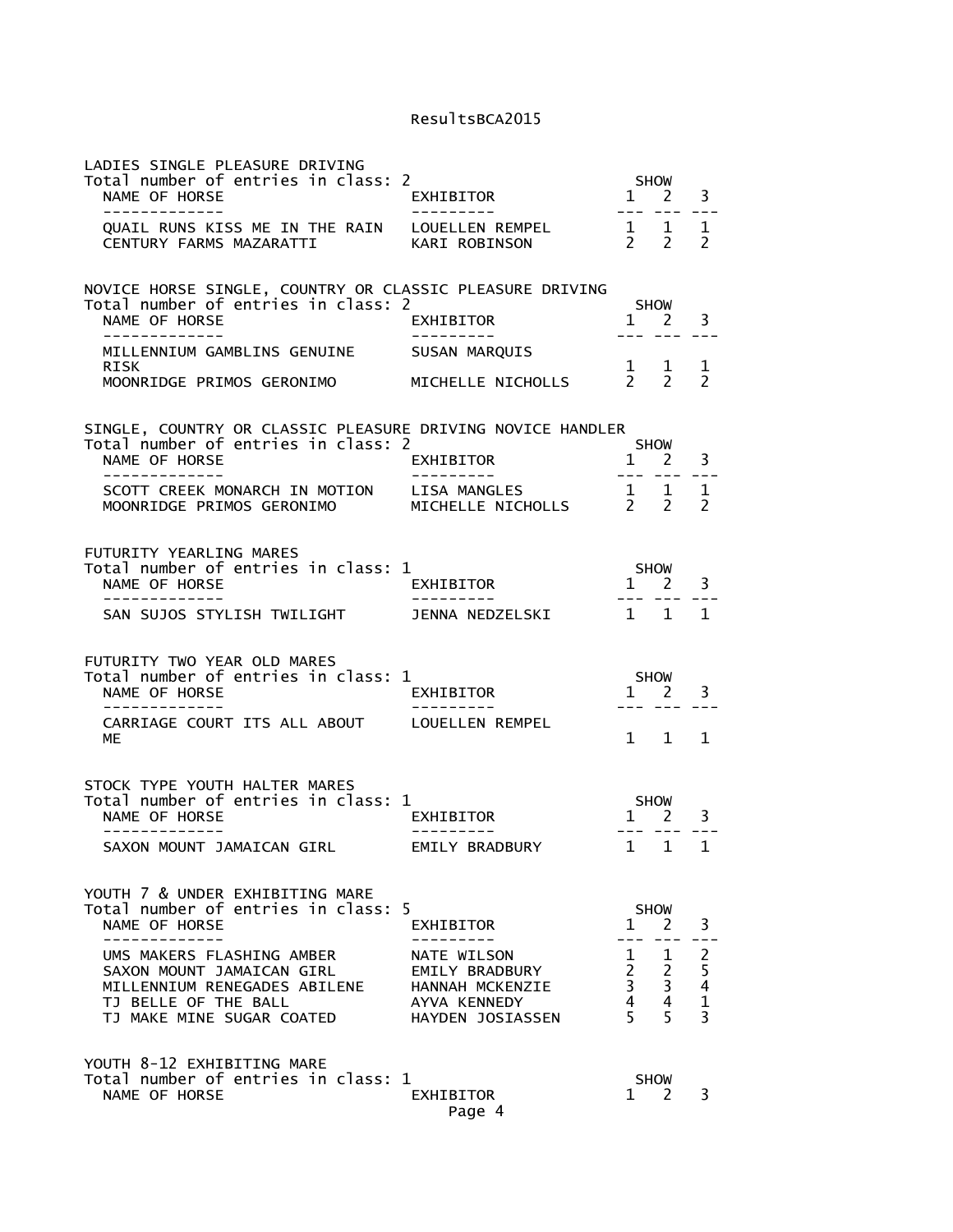|                                                                                                                                    | ResultsBCA2015                                                                                             |                                                                 |                                                                                 |                                |
|------------------------------------------------------------------------------------------------------------------------------------|------------------------------------------------------------------------------------------------------------|-----------------------------------------------------------------|---------------------------------------------------------------------------------|--------------------------------|
| . _ _ _ _ _ _ _ _ _ _ _ _<br>TJ BELLE OF THE BALL                                                                                  | . _ _ _ _ _ _ _ _<br>HANNAH KENNEDY                                                                        |                                                                 | 1 1 1                                                                           |                                |
| YOUTH 13 & OLDER EXHIBITING MARE<br>Total number of entries in class: 2<br>NAME OF HORSE<br>-------------                          | EXHIBITOR<br>---------                                                                                     |                                                                 | <b>SHOW</b><br>$1 \quad 2 \quad 3$<br>--- --- ---                               |                                |
| HUNTERBERRY HILL SWEET                                                                                                             | EMILY STOBBE                                                                                               |                                                                 |                                                                                 |                                |
| LILIKOI 4U<br>TJ MAKE MINE SUGAR COATED                                                                                            | TAYA BATH                                                                                                  |                                                                 | $\begin{matrix} 1 & 1 \\ 2 & 2 \end{matrix}$                                    | $\mathbf{1}$<br>$\overline{2}$ |
| AMATEUR HUNTER<br>Total number of entries in class: 5<br>NAME OF HORSE                                                             | EXHIBITOR                                                                                                  | SHOW                                                            | $1 \quad 2$                                                                     | 3                              |
| -------------<br>SCOTT CREEK MY KEY TO MEGABITZ SHIRLEY BRADBURY<br>SUNNYVALES PS I LUV U BOBBY VICKI SCHULZ<br>TJ SOUND THE ALARM | --------- <i>-</i><br>ALYSSA KENNEDY                                                                       |                                                                 | $\begin{array}{ccc} 1 & 1 & 3 \\ 2 & 2 & 1 \\ 3 & 3 & 2 \end{array}$            | $\sim$ $ \sim$                 |
| YOUTH HUNTER 12 & UNDER<br>Total number of entries in class: 0                                                                     |                                                                                                            |                                                                 |                                                                                 |                                |
| YOUTH HUNTER 13 & OLDER<br>Total number of entries in class: 6<br>NAME OF HORSE<br>--------------                                  | EXHIBITOR                                                                                                  | SHOW                                                            | $1 \quad 2$<br><u>--- --- --</u> -                                              | 3                              |
| SAN SUJOS MIDNIGHT BUTERO<br>CENTURY FARMS QUAZAR<br>SUNNYVALE MAKERS MARK                                                         | LENA MCMURTRY<br>SUNNY BALSHAW<br>SUNNY BALSHAW                                                            |                                                                 | $\begin{array}{cc} 1 & 2 \\ 2 & 4 \end{array}$                                  | 1<br>3                         |
| <b>KENTUCKY GOLD</b><br>ROCKY MOUNTAINS RESOLVE           GRIFFON ZAELS<br>MISTY RIVER TEQUILA SUNSET      GRACE HEBERT            | GRIFFON ZAELSKY                                                                                            | $\frac{3}{2}$<br>$\begin{array}{cc} 4 & 1 \\ 5 & 5 \end{array}$ | 3                                                                               | 2<br>$\overline{4}$<br>5       |
| <b>OPEN HUNTER</b><br>Total number of entries in class: 9<br>NAME OF HORSE<br>-------------                                        | EXHIBITOR                                                                                                  | <b>SHOW</b>                                                     | $1 \quad 2$<br>$\begin{array}{ccccccccc} - & - & - & - & - & - & - \end{array}$ | 3                              |
| CENTURY FARMS QUAZAR<br>SAN SUJOS MIDNIGHT BUTERO<br>SUNNYVALE MAKERS MARK                                                         | $\begin{array}{ccc} 1 & 2 & 2 \\ 2 & 3 & 1 \end{array}$<br>SUNNY BALSHAW<br>LENA MCMURTRY<br>SUNNY BALSHAW |                                                                 |                                                                                 |                                |
| KENTUCKY GOLD<br>SUNNYVALES PS I LUV U BOBBY<br>RMS 12 O CLOCK HIGH                                                                | CHELSEA MORRIS<br>LINSAY OLSON                                                                             | 3<br>$\frac{4}{5}$                                              | 4<br>1<br>6                                                                     | 3<br>$\overline{4}$<br>5       |
| ROCKY MOUNTAINS RESOLVE<br>TJ BELLE OF THE BALL<br>LIZZY B PAINTED LAYDEE                                                          | GRIFFON ZAELSKY<br>TAYLOR JOSIASSEN<br><b>CHELSEA MORRIS</b>                                               |                                                                 | 5<br>$\overline{7}$                                                             | 6                              |
| AMATEUR STOCK TYPE GELDINGS<br>Total number of entries in class: 0                                                                 |                                                                                                            |                                                                 |                                                                                 |                                |
| OPEN STOCK TYPE HALTER JUNIOR GELDINGS<br>Total number of entries in class: 0                                                      |                                                                                                            |                                                                 |                                                                                 |                                |
| OPEN STOCK TYPE SENIOR GELDINGS<br>Total number of entries in class: 3                                                             |                                                                                                            |                                                                 | <b>SHOW</b>                                                                     |                                |

Page 5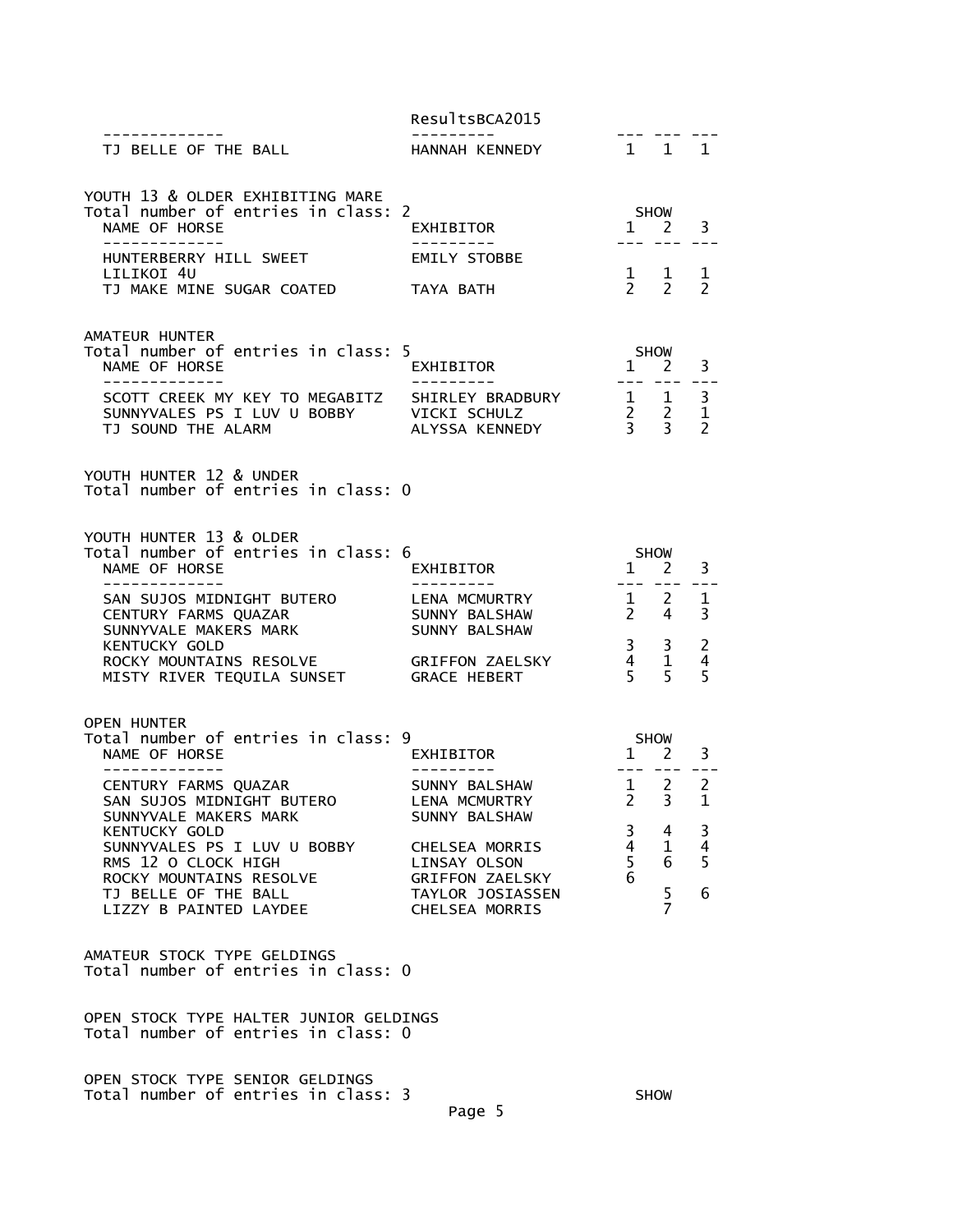| NAME OF HORSE<br>. _ _ _ _ _ _ _ _ _ _ _ _                                                                 | ResultsBCA2015<br>EXHIBITOR      | $1 \quad 2$<br>$- - -$                                                 | 3                                   |
|------------------------------------------------------------------------------------------------------------|----------------------------------|------------------------------------------------------------------------|-------------------------------------|
| MARQUIS TJ IM A DYNAMITE DUDE TAYA BATH<br>ROCKY MOUNTAINS RESOLVE GRIFFON ZAELSKY<br>J BAR H GAMBLING MAN | JENNA NEDZELSKI                  | $\begin{array}{ccc} 1 & 3 \\ 2 & 2 \\ 3 & 1 \end{array}$               | 3<br>$\overline{2}$<br>$\mathbf{1}$ |
| AMATEUR OWNED TRAINED EXHIBITED GELDINGS<br>Total number of entries in class: 1                            |                                  | SHOW                                                                   |                                     |
| NAME OF HORSE                                                                                              | EXHIBITOR                        | $1 \quad 2$                                                            | 3                                   |
| RMS 12 O CLOCK HIGH                                                                                        | DEB OLSON                        | 1 1 1                                                                  |                                     |
| AMATEUR GELDINGS LEVEL 1<br>Total number of entries in class: 4<br>NAME OF HORSE                           | EXHIBITOR                        | <b>SHOW</b><br>1 2                                                     | 3                                   |
| --------------                                                                                             | .                                | --- --- ---                                                            |                                     |
| SUNNYVALES PS I LUV U BOBBY VICKI SCHULZ                                                                   |                                  | $\begin{array}{ccccc} 1 & 2 & 2 \\ 2 & 1 & 1 \\ 3 & 3 & 3 \end{array}$ |                                     |
| AMATEUR GELDINGS LEVEL 2                                                                                   |                                  |                                                                        |                                     |
| Total number of entries in class: 1<br>NAME OF HORSE                                                       | EXHIBITOR                        | <b>SHOW</b><br>$1 \quad 2$                                             | 3                                   |
| .<br>RMS 12 O CLOCK HIGH                                                                                   | - - - - - - - - - -<br>DEB OLSON | $1 \quad 1$                                                            | 1                                   |
|                                                                                                            |                                  |                                                                        |                                     |
| WEANLING AND YEARLING GELDINGS<br>Total number of entries in class: 0                                      |                                  |                                                                        |                                     |
| TWO YEAR OLD GELDINGS<br>Total number of entries in class: 0                                               |                                  |                                                                        |                                     |
| GRAND CHAMPION & RESERVE JUNIOR GELDING                                                                    |                                  | <b>SHOW</b>                                                            |                                     |
| NAME OF HORSE                                                                                              |                                  | 1 2                                                                    | 3                                   |
| SENIOR GELDINGS 30" & UNDER<br>Total number of entries in class: 2                                         |                                  |                                                                        |                                     |
| NAME OF HORSE                                                                                              | EXHIBITOR                        | <b>SHOW</b><br>1 2                                                     | 3                                   |
| SUNNYVALES PS I LUV U BOBBY<br>MARQUIS TJ IM A DYNAMITE DUDE                                               | CHELSEA MORRIS<br>TAYA BATH      | $\frac{1}{2}$ $\frac{1}{2}$<br>$\mathcal{P}$<br>$\overline{2}$         | $\mathbf{1}$<br>$\mathcal{P}$       |
| SENIOR GELDINGS OVER 30" TO 32"<br>Total number of entries in class: 1                                     |                                  | <b>SHOW</b>                                                            |                                     |
| NAME OF HORSE                                                                                              | EXHIBITOR                        | $1 \quad 2$                                                            | 3                                   |
| -----------<br>SAN SUJOS MIDNIGHT BUTERO                                                                   | LENA MCMURTRY                    | $\mathbf{1}$<br>$\mathbf{1}$                                           | $\mathbf{1}$                        |
| SENIOR GELDINGS OVER 32" TO 34"                                                                            |                                  |                                                                        |                                     |
| Total number of entries in class: 4<br>NAME OF HORSE                                                       | EXHIBITOR<br>- - - - - - - - -   | SHOW<br>$1 \quad 2$                                                    | 3                                   |
|                                                                                                            | Page 6                           |                                                                        |                                     |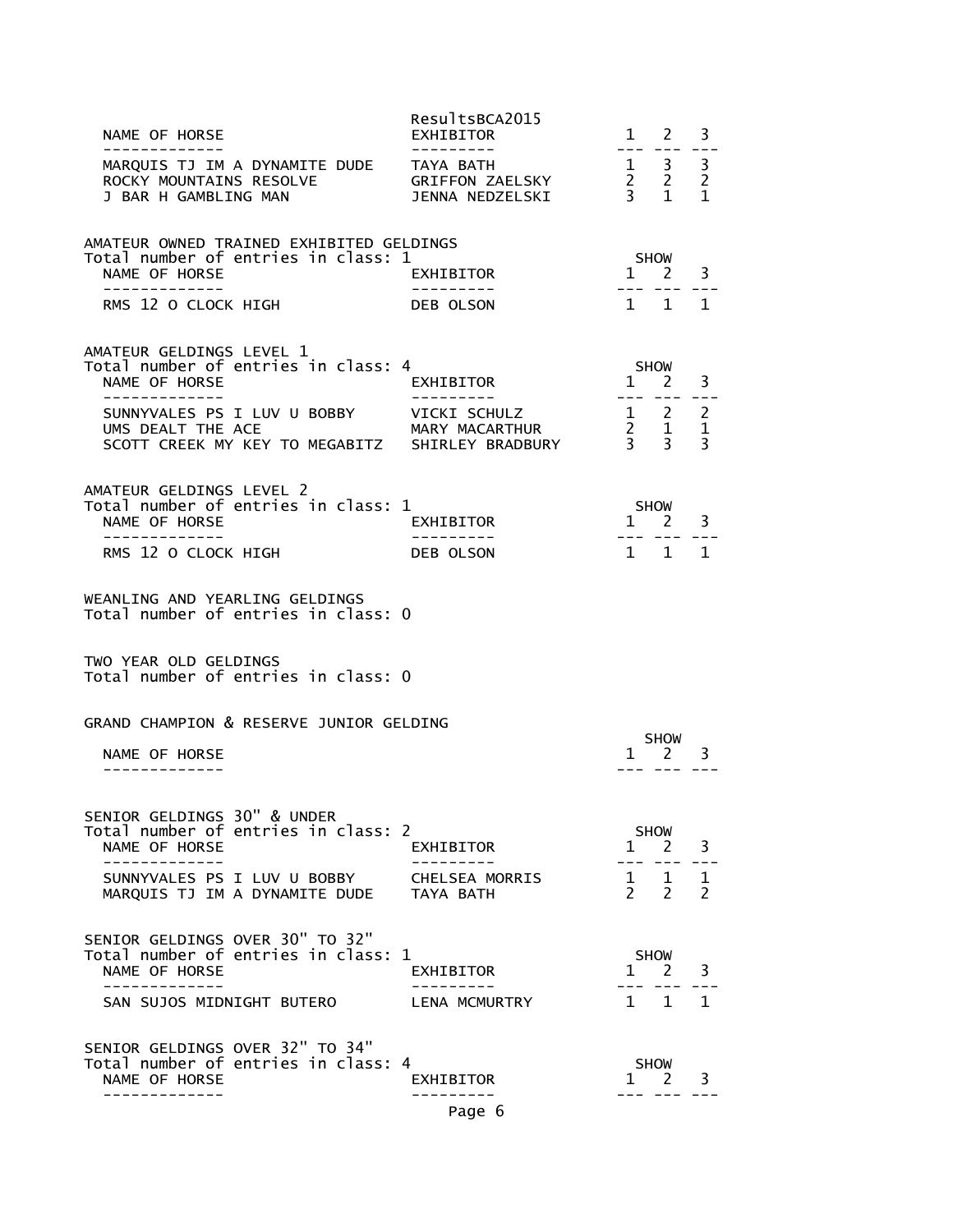| SAN SUJOS IM SUM DANCER<br>MILLENNIUM GAMBLINS GENUINE                                                                               | ResultsBCA2015<br>PIP BRECKON<br>LAILA WILSON | $1 \quad$      | $\mathbf{1}$                                         | 3           |
|--------------------------------------------------------------------------------------------------------------------------------------|-----------------------------------------------|----------------|------------------------------------------------------|-------------|
| RISK<br>UMS DEALT THE ACE<br>RMS 12 O CLOCK HIGH                                                                                     | MARY MACARTHUR<br>DEB OLSON                   | $\overline{4}$ | $\begin{array}{ccc} 2 & 2 \\ 3 & 3 \end{array}$<br>4 | 2<br>1<br>4 |
| GRAND CHAMPION & RESERVE SENIOR GELDING                                                                                              |                                               |                | <b>SHOW</b>                                          |             |
| NAME OF HORSE<br>. _ _ _ _ _ _ _ _ _ _ _ _                                                                                           |                                               | $\mathbf{1}$   | 2 —                                                  | 3           |
| SAN SUJOS MIDNIGHT BUTERO<br>SAN SUJOS IM SUM DANCER<br>SUNNYVALES PS I LUV U BOBBY<br>MILLENNIUM GAMBLINS GENUINE<br>RISK           |                                               | R a            | GGG<br>R.                                            |             |
| UMS DEALT THE ACE                                                                                                                    |                                               |                |                                                      | R           |
| WEANLING MARES<br>Total number of entries in class: 0                                                                                |                                               |                |                                                      |             |
| YEARLING MARES 28" & UNDER<br>Total number of entries in class: 0                                                                    |                                               |                |                                                      |             |
| YEARLING MARES OVER 28" TO 30"<br>Total number of entries in class: 0                                                                |                                               |                |                                                      |             |
| YEARLING MARES OVER 30" TO 32"<br>Total number of entries in class: 1<br>NAME OF HORSE<br>------------<br>SAN SUJOS STYLISH TWILIGHT | EXHIBITOR<br>JENNA NEDZELSKI                  | $\sim$ 1       | <b>SHOW</b><br>1 2<br>$\mathbf{1}$                   | 3<br>1      |
| TWO YEAR OLD MARES 29" & UNDER<br>Total number of entries in class: 0                                                                |                                               |                |                                                      |             |
| TWO YEAR OLD MARES OVER 29" TO 31"<br>Total number of entries in class: 0                                                            |                                               |                |                                                      |             |
| TWO YEAR OLD MARES OVER 31" TO 33"<br>Total number of entries in class: 1<br>NAME OF HORSE<br>----------                             | EXHIBITOR                                     |                | <b>SHOW</b><br>1 2                                   | 3           |
| CARRIAGE COURT ITS ALL ABOUT<br>МE                                                                                                   | LOUELLEN REMPEL                               | $1 \quad$      | $\mathbf{1}$                                         | 1           |
| GRAND CHAMPION & RESERVE JUNIOR MARE                                                                                                 |                                               |                |                                                      |             |
| NAME OF HORSE                                                                                                                        |                                               | 1              | <b>SHOW</b><br>2                                     | 3           |
| CARRIAGE COURT ITS ALL ABOUT                                                                                                         |                                               |                |                                                      |             |
| МE<br>SAN SUJOS STYLISH TWILIGHT                                                                                                     |                                               | G<br>R         | G<br>R                                               | G<br>R      |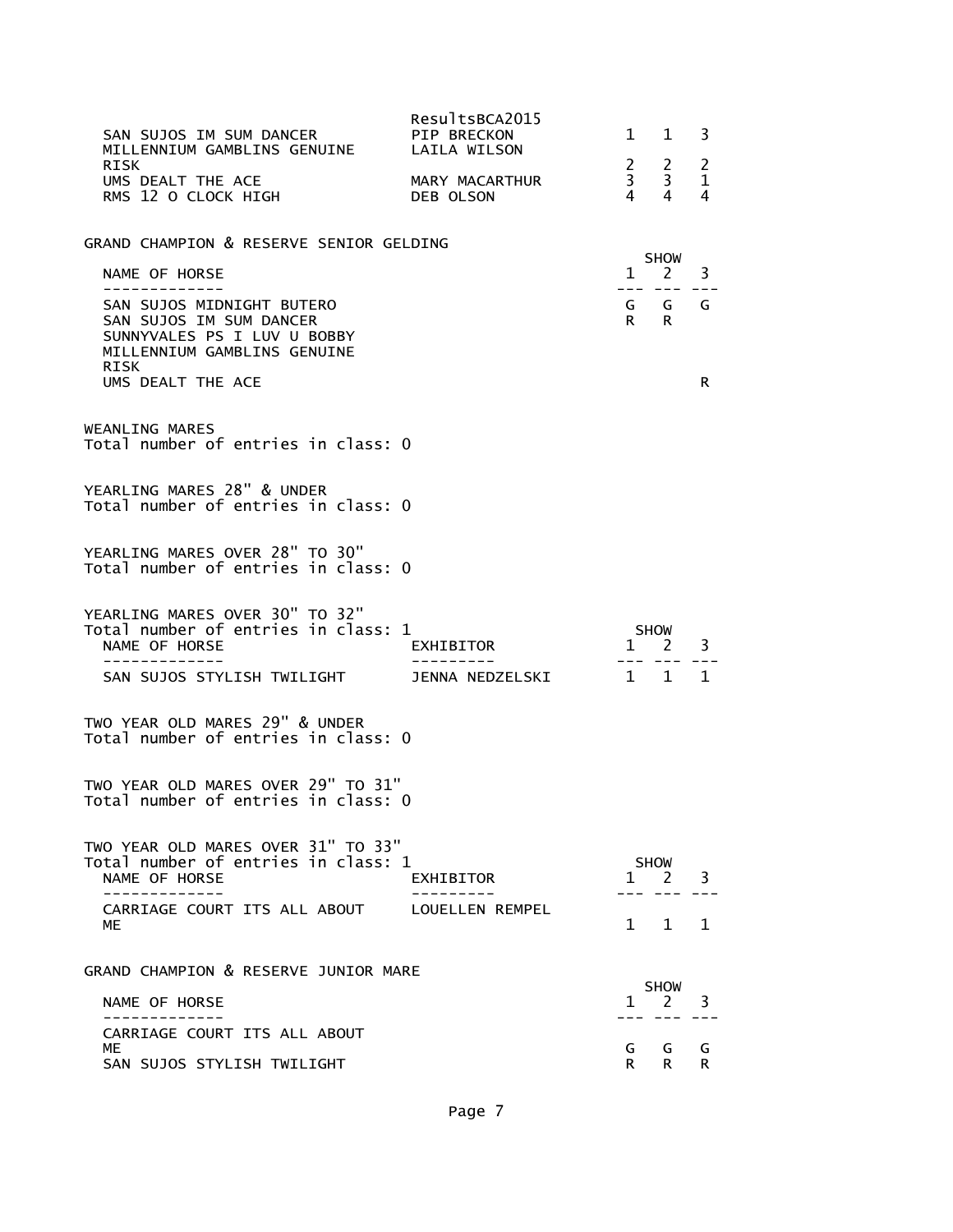|                                                                                                                             | ResultsBCA2015                                                             |                                                                                                                                                                                                                                                                                                                                                                                                             |                                                                            |                                     |
|-----------------------------------------------------------------------------------------------------------------------------|----------------------------------------------------------------------------|-------------------------------------------------------------------------------------------------------------------------------------------------------------------------------------------------------------------------------------------------------------------------------------------------------------------------------------------------------------------------------------------------------------|----------------------------------------------------------------------------|-------------------------------------|
| MULTIPLE HITCH LIGHT HARNESS<br>Total number of entries in class: 1<br>NAME OF HORSE<br>-------------                       | EXHIBITOR                                                                  |                                                                                                                                                                                                                                                                                                                                                                                                             | SHOW<br>$1 \quad 2$                                                        | 3                                   |
| SCOTT CREEK MY KEY TO MEGABITZ                                                                                              | SHIRLEY BRADBURY                                                           | $\sim$                                                                                                                                                                                                                                                                                                                                                                                                      | 1                                                                          | $\mathbf{1}$                        |
| MULTI-COLOR MARES<br>Total number of entries in class: 2<br>NAME OF HORSE<br>. <u>.</u> .                                   | EXHIBITOR                                                                  | $1 \quad 2$<br>$\frac{1}{2} \frac{1}{2} \frac{1}{2} \frac{1}{2} \frac{1}{2} \frac{1}{2} \frac{1}{2} \frac{1}{2} \frac{1}{2} \frac{1}{2} \frac{1}{2} \frac{1}{2} \frac{1}{2} \frac{1}{2} \frac{1}{2} \frac{1}{2} \frac{1}{2} \frac{1}{2} \frac{1}{2} \frac{1}{2} \frac{1}{2} \frac{1}{2} \frac{1}{2} \frac{1}{2} \frac{1}{2} \frac{1}{2} \frac{1}{2} \frac{1}{2} \frac{1}{2} \frac{1}{2} \frac{1}{2} \frac{$ | <b>SHOW</b><br>$\frac{1}{2}$                                               | 3                                   |
| MILLENNIUM RENEGADES ABILENE<br>LIZZY B PAINTED LAYDEE                                                                      | LAILA WILSON<br>CHELSEA MORRIS                                             | $\frac{1}{2}$ 2                                                                                                                                                                                                                                                                                                                                                                                             | $\mathbf{1}$                                                               | 1<br>$\mathcal{P}$                  |
| SOLID-COLOR MARES<br>Total number of entries in class: 3<br>NAME OF HORSE                                                   | EXHIBITOR                                                                  | $1 \quad$                                                                                                                                                                                                                                                                                                                                                                                                   | <b>SHOW</b><br>2                                                           | 3                                   |
| UMS MAKERS FLASHING AMBER<br>QUAIL RUNS KISS ME IN THE RAIN LOUELLEN REMPEL<br>HUNTERBERRY HILL SWEET<br>LILIKOI 4U         | STACY TRETICK<br><b>LOUELLEN REMPEL</b>                                    | $\begin{matrix} 1 & 2 \\ 2 & 3 \end{matrix}$<br>$\overline{3}$                                                                                                                                                                                                                                                                                                                                              | $\mathbf{1}$                                                               | 3<br>1<br>2                         |
| YOUTH HALTER OBSTACLE 12 & UNDER<br>Total number of entries in class: 2<br>NAME OF HORSE<br>-----------                     | EXHIBITOR                                                                  | 1 2                                                                                                                                                                                                                                                                                                                                                                                                         | <b>SHOW</b>                                                                | 3                                   |
| MOONRIDGE PRIMOS GERONIMO<br>SAXON MOUNT JAMAICAN GIRL                                                                      | TAYLOR NICHOLLS<br>EMILY BRADBURY                                          | $\frac{1}{2}$<br>$\mathcal{P}$                                                                                                                                                                                                                                                                                                                                                                              | $\mathbf 1$<br>$\overline{2}$                                              | 1<br>$\mathcal{P}$                  |
| YOUTH HALTER OBSTACLE 13 & OLDER<br>Total number of entries in class: 7<br>NAME OF HORSE                                    | EXHIBITOR                                                                  | 1                                                                                                                                                                                                                                                                                                                                                                                                           | <b>SHOW</b><br>2                                                           | 3                                   |
| CENTURY FARMS QUAZAR<br>SUNNYVALE MAKERS MARK<br><b>KENTUCKY GOLD</b><br>ROCKY MOUNTAINS RESOLVE                            | SUNNY BALSHAW<br>SUNNY BALSHAW<br><b>GRIFFON ZAELSKY</b>                   | $1 \quad 1$<br>$\begin{array}{ccc} 2 & 2 \\ 3 & 4 \\ 4 & 3 \end{array}$                                                                                                                                                                                                                                                                                                                                     |                                                                            | 1<br>2                              |
| TJ BIT O SMOKIN HOT<br>MISTY RIVER TEQUILA SUNSET                                                                           | KESTREL ZALESKY<br><b>GRACE HEBERT</b>                                     | $\overline{4}$<br>5                                                                                                                                                                                                                                                                                                                                                                                         | 3<br>5                                                                     | $\frac{3}{4}$<br>5                  |
| AMATEUR HALTER OBSTACLE<br>Total number of entries in class: 5<br>NAME OF HORSE<br>--------------                           | EXHIBITOR<br>. _ _ _ _ _ _ _ _ _                                           | $\mathbf{1}$                                                                                                                                                                                                                                                                                                                                                                                                | SHOW<br><sup>2</sup><br>$= - -$                                            | 3<br>$- -$                          |
| UMS MAKERS FLASHING AMBER<br>LIZZY B PAINTED LAYDEE<br>RMS 12 O CLOCK HIGH                                                  | STACY TRETICK<br>VICKI SCHULZ<br>DEB OLSON                                 | $1 \quad 2$<br>$\begin{array}{ccc} 2 & 3 \\ 3 & 1 \end{array}$                                                                                                                                                                                                                                                                                                                                              |                                                                            | 3<br>$\overline{2}$<br>$\mathbf{1}$ |
| OPEN HALTER OBSTACLE<br>Total number of entries in class: 8<br>NAME OF HORSE<br>----------                                  | EXHIBITOR                                                                  | 1 2                                                                                                                                                                                                                                                                                                                                                                                                         | <b>SHOW</b>                                                                | 3                                   |
| SUNNYVALE MAKERS MARK<br><b>KENTUCKY GOLD</b><br>SUNNYVALES PS I LUV U BOBBY<br>CENTURY FARMS QUAZAR<br>RMS 12 O CLOCK HIGH | SUNNY BALSHAW<br>CHELSEA MORRIS<br>SUNNY BALSHAW<br>LINSAY OLSON<br>Page 8 | 4                                                                                                                                                                                                                                                                                                                                                                                                           | $\begin{array}{ccc} 1 & 1 \\ 2 & 4 \\ 3 & 2 \end{array}$<br>$\overline{3}$ | 2<br>4<br>$\frac{1}{3}$             |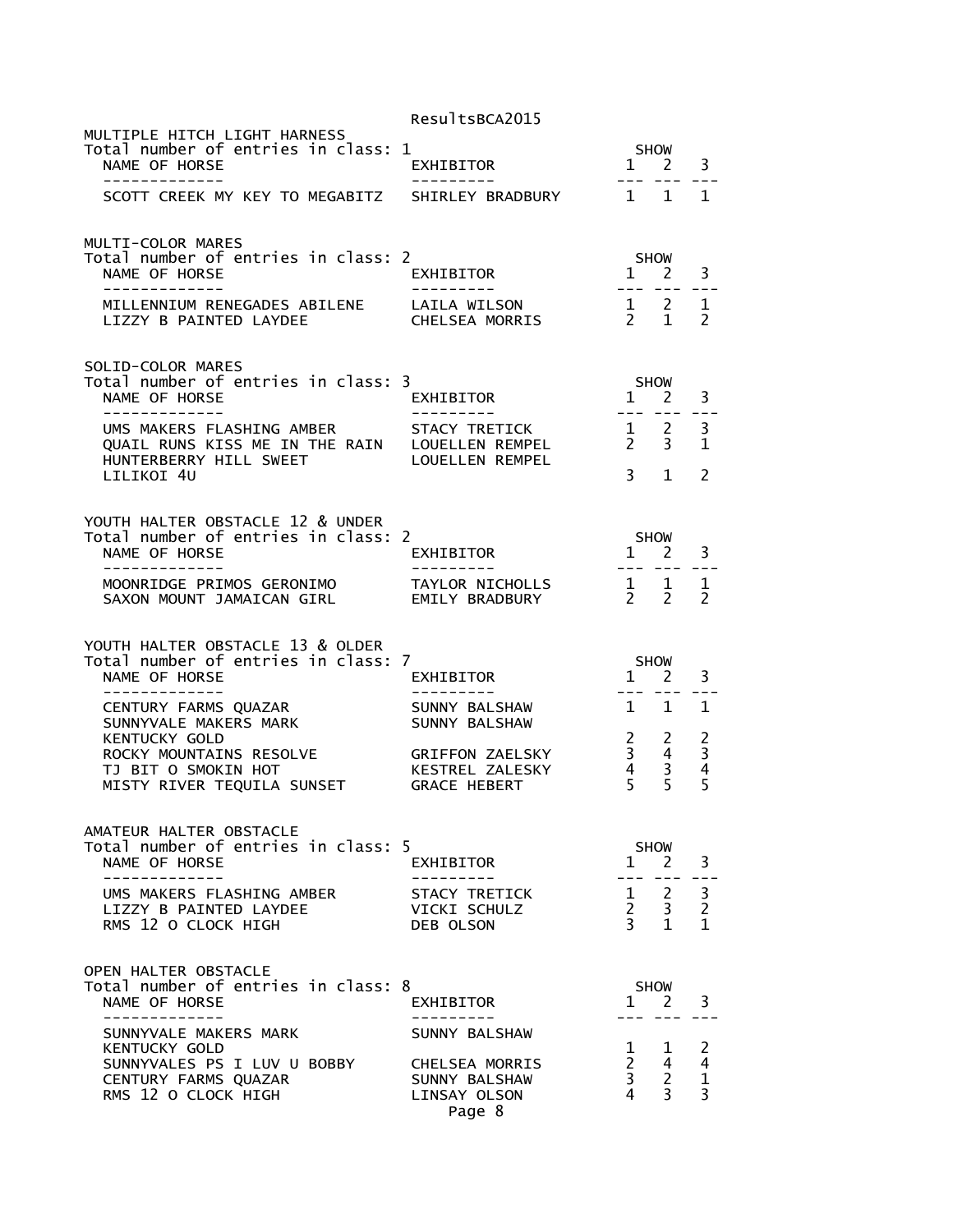| UMS MAKERS FLASHING AMBER LAILA WILSON<br>LIZZY B PAINTED LAYDEE<br>TJ BELLE OF THE BALL                                                                                   | ResultsBCA2015<br>CHELSEA MORRIS<br>ALYSSA KENNEDY                                                                   | 5 <sub>1</sub><br>$6\overline{6}$                                  | 5.<br>$rac{6}{9}$<br>$7^{\circ}$                                                                                                                                                                                                                                                                                                                                                                                    | 5<br>$6\phantom{1}6$<br>$\overline{7}$          |
|----------------------------------------------------------------------------------------------------------------------------------------------------------------------------|----------------------------------------------------------------------------------------------------------------------|--------------------------------------------------------------------|---------------------------------------------------------------------------------------------------------------------------------------------------------------------------------------------------------------------------------------------------------------------------------------------------------------------------------------------------------------------------------------------------------------------|-------------------------------------------------|
| YOUTH SPECIAL NEEDS 18 & UNDER SHOWING MARE/GELDING<br>Total number of entries in class: 0                                                                                 |                                                                                                                      |                                                                    |                                                                                                                                                                                                                                                                                                                                                                                                                     |                                                 |
| ADULT SPECIAL NEEDS HALTER SHOWING A MARE<br>Total number of entries in class: 0                                                                                           |                                                                                                                      |                                                                    |                                                                                                                                                                                                                                                                                                                                                                                                                     |                                                 |
| ADULT SPECIAL NEEDS HALTER SHOWING STALLION OR GELDING<br>Total number of entries in class: 0                                                                              |                                                                                                                      |                                                                    |                                                                                                                                                                                                                                                                                                                                                                                                                     |                                                 |
| CLASSIC PLEASURE DRIVING 32" & UNDER                                                                                                                                       |                                                                                                                      |                                                                    |                                                                                                                                                                                                                                                                                                                                                                                                                     |                                                 |
| Total number of entries in class: 3<br>NAME OF HORSE                                                                                                                       | EXHIBITOR                                                                                                            |                                                                    | SHOW<br>$1 \quad 2$                                                                                                                                                                                                                                                                                                                                                                                                 | 3                                               |
| . <u>.</u> .<br>SUNNYVALE MAKERS MARK                                                                                                                                      | SUNNY BALSHAW                                                                                                        | $---$                                                              | $\frac{1}{2} \frac{1}{2} \frac{1}{2} \frac{1}{2} \frac{1}{2} \frac{1}{2} \frac{1}{2} \frac{1}{2} \frac{1}{2} \frac{1}{2} \frac{1}{2} \frac{1}{2} \frac{1}{2} \frac{1}{2} \frac{1}{2} \frac{1}{2} \frac{1}{2} \frac{1}{2} \frac{1}{2} \frac{1}{2} \frac{1}{2} \frac{1}{2} \frac{1}{2} \frac{1}{2} \frac{1}{2} \frac{1}{2} \frac{1}{2} \frac{1}{2} \frac{1}{2} \frac{1}{2} \frac{1}{2} \frac{$                        |                                                 |
| KENTUCKY GOLD<br>TJ MAKE MINE SUGAR COATED TERRI BROWN<br>SAN SUJOS MIDNIGHT BUTERO LENA MCMURTRY                                                                          |                                                                                                                      |                                                                    | $\begin{array}{ccc} 1 & 2 \\ 2 & 3 \\ 3 & 1 \end{array}$                                                                                                                                                                                                                                                                                                                                                            | 1<br>$\overline{2}$<br>$\overline{3}$           |
| CLASSIC PLEASURE DRIVING OVER 32" TO 34"                                                                                                                                   |                                                                                                                      |                                                                    |                                                                                                                                                                                                                                                                                                                                                                                                                     |                                                 |
| Total number of entries in class: 4<br>NAME OF HORSE                                                                                                                       | EXHIBITOR                                                                                                            | SHOW                                                               | $1 \quad 2$                                                                                                                                                                                                                                                                                                                                                                                                         | 3                                               |
| ROCKY MOUNTAINS RESOLVE                                                                                                                                                    | GRIFFON ZAELSKY                                                                                                      | $- - -$                                                            | $1 \quad 3$                                                                                                                                                                                                                                                                                                                                                                                                         | 3                                               |
| MILLENNIUM GAMBLINS GENUINE LAILA WILSON                                                                                                                                   |                                                                                                                      |                                                                    |                                                                                                                                                                                                                                                                                                                                                                                                                     | 2                                               |
|                                                                                                                                                                            |                                                                                                                      |                                                                    |                                                                                                                                                                                                                                                                                                                                                                                                                     | $\mathbf 1$<br>4                                |
| AMATEUR OWNED TRAINED EXHIBITED CLASSIC PLEASURE DRIVING<br>Total number of entries in class: 0                                                                            |                                                                                                                      |                                                                    |                                                                                                                                                                                                                                                                                                                                                                                                                     |                                                 |
| AMATEUR COUNTRY PLEASURE DRIVING LEVEL 1                                                                                                                                   |                                                                                                                      |                                                                    |                                                                                                                                                                                                                                                                                                                                                                                                                     |                                                 |
| Total number of entries in class: 2<br>NAME OF HORSE                                                                                                                       | EXHIBITOR                                                                                                            | $\mathbf{1}$                                                       | SHOW<br>$\overline{2}$                                                                                                                                                                                                                                                                                                                                                                                              | 3                                               |
| . _ _ _ _ _ _ _ _ _ _ _<br>GRACELANDS TRAVLIN MAN<br>TJ SOUND THE ALARM                                                                                                    | KIMI ROBINSON<br>ALYSSA KENNEDY                                                                                      | 2 <sub>2</sub>                                                     | $\frac{1}{2} \frac{1}{2} \frac{1}{2} \frac{1}{2} \frac{1}{2} \frac{1}{2} \frac{1}{2} \frac{1}{2} \frac{1}{2} \frac{1}{2} \frac{1}{2} \frac{1}{2} \frac{1}{2} \frac{1}{2} \frac{1}{2} \frac{1}{2} \frac{1}{2} \frac{1}{2} \frac{1}{2} \frac{1}{2} \frac{1}{2} \frac{1}{2} \frac{1}{2} \frac{1}{2} \frac{1}{2} \frac{1}{2} \frac{1}{2} \frac{1}{2} \frac{1}{2} \frac{1}{2} \frac{1}{2} \frac{$<br>$1 \quad 1 \quad 1$ | 2                                               |
| LADIES COUNTRY PLEASURE DRIVING                                                                                                                                            |                                                                                                                      |                                                                    |                                                                                                                                                                                                                                                                                                                                                                                                                     |                                                 |
| Total number of entries in class: 8<br>NAME OF HORSE<br>-----------                                                                                                        | EXHIBITOR<br>---------                                                                                               | $\mathbf{1}$<br>---                                                | <b>SHOW</b><br>$\overline{2}$                                                                                                                                                                                                                                                                                                                                                                                       | 3                                               |
| CENTURY FARMS THEE RIYAHN<br>TJ BELLE OF THE BALL<br>LOMBARDS CANADIAN MAID<br>J BAR H GAMBLING MAN<br>GRACELANDS TRAVLIN MAN<br>RMS 12 O CLOCK HIGH<br>TJ SOUND THE ALARM | LOUELLEN REMPEL<br>TAYLOR JOSIASSEN<br>PIP BRECKON<br>JENNA NEDZELSKI<br>KIMI ROBINSON<br>DEB OLSON<br>TINA HARRISON | $\begin{array}{ccc} 2 & 5 \\ 3 & 3 \\ 4 & 2 \end{array}$<br>5<br>6 | $1 \quad 1$<br>$\frac{3}{2}$<br>6<br>4                                                                                                                                                                                                                                                                                                                                                                              | $\frac{1}{3}$<br>$\frac{2}{5}$<br>$\frac{6}{7}$ |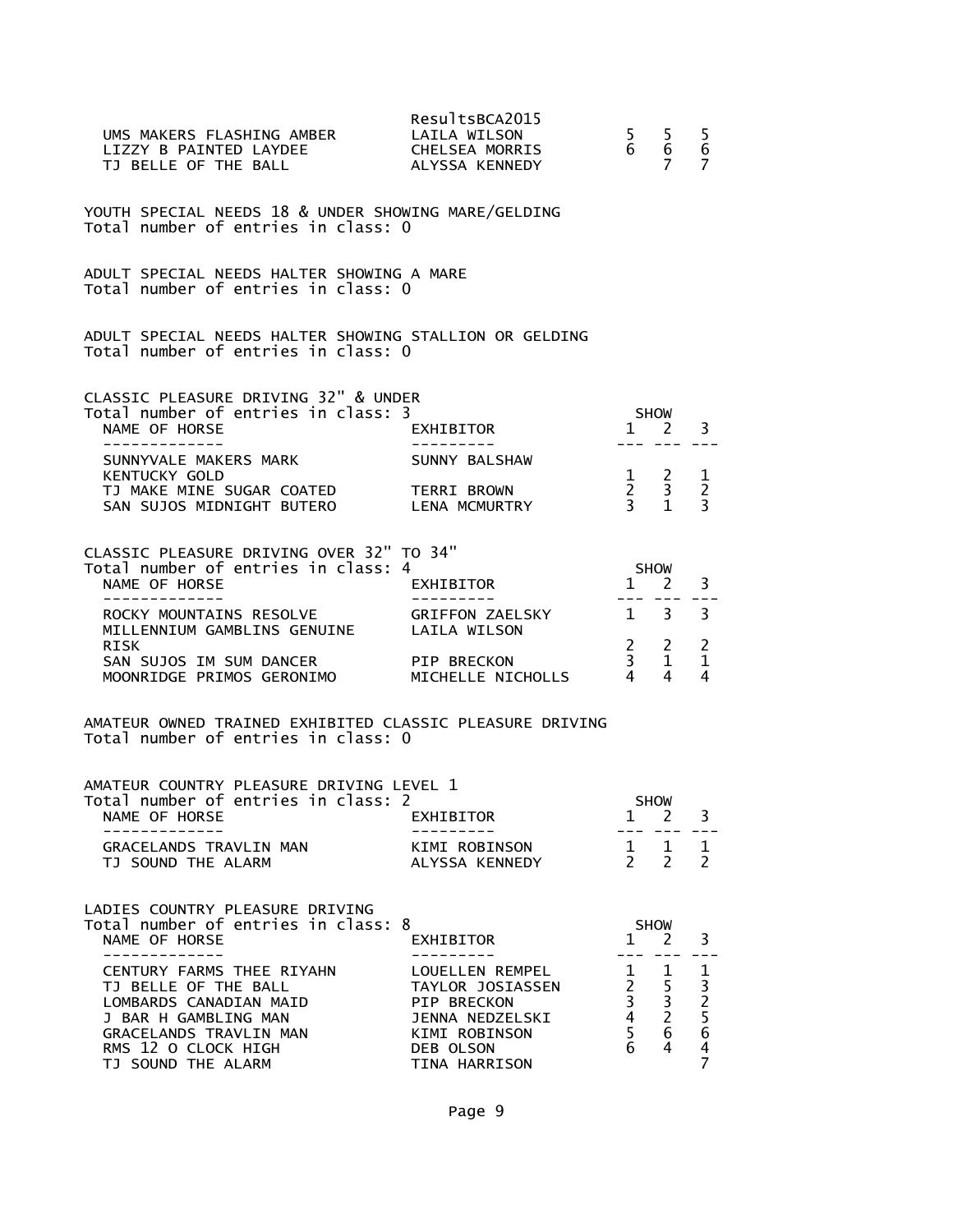GENTLEMENS COUNTRY PLEASURE DRIVING Total number of entries in class: 0

| YOUTH VERSATILITY<br>Total number of entries in class: 3<br>NAME OF HORSE                                                                                                                                                     | EXHIBITOR                                                                                                           | $\overline{1}$                                                                   | <b>SHOW</b><br>2                               | 3                                         |
|-------------------------------------------------------------------------------------------------------------------------------------------------------------------------------------------------------------------------------|---------------------------------------------------------------------------------------------------------------------|----------------------------------------------------------------------------------|------------------------------------------------|-------------------------------------------|
| _____________<br>SAN SUJOS MIDNIGHT BUTERO LENA MCMURTRY                                                                                                                                                                      | ---------                                                                                                           | $   \,$                                                                          |                                                | 1<br>3<br>$\mathcal{P}$                   |
| LIBERTY<br>Total number of entries in class: 16<br>NAME OF HORSE<br>- - - - - - - - - - - - -                                                                                                                                 | <b>EXHIBITOR</b>                                                                                                    | $\overline{1}$                                                                   | <b>SHOW</b><br>2                               | 3                                         |
| TJ ICE ON FIRE<br>SAXON MOUNT JAMAICAN GIRL EMILY BRADBURY                                                                                                                                                                    | TAYLOR JOSIASSEN                                                                                                    |                                                                                  | $1 \quad 2$<br>$2 \quad 1$                     | 1<br>2                                    |
| UMS MAKERS FLASHING AMBER<br>TJ BELLE OF THE BALL<br>SAN SUJOS MIDNIGHT WRANGLER<br>UMS DEALT THE ACE<br>LOMBARDS CANADIAN ALACAZINO<br>SUNNYVALES PS I LUV U BOBBY VICKI SCHULZ<br>TJ INFERNO MARTINI<br>RMS 12 O CLOCK HIGH | STACY TRETICK<br>TAYLOR JOSIASSEN<br>LENA MCMURTRY<br>MARY MACARTHUR<br>JENNA NEDZELSKI<br>TERRI BROWN<br>DEB OLSON | 3 <sup>7</sup><br>$\begin{array}{ccc} 4 & & & \\ 5 & & 4 \\ 6 & & & \end{array}$ | $\frac{3}{5}$<br>6                             | $\frac{5}{3}$<br>6<br>4<br>$\overline{7}$ |
| AMATEUR OBSTACLE DRIVING<br>Total number of entries in class: 3<br>NAME OF HORSE<br>-------------                                                                                                                             | EXHIBITOR                                                                                                           |                                                                                  | $5 \text{HOW}$<br>$1 \quad 2$<br>--- ---       | 3                                         |
| RMS 12 O CLOCK HIGH DEB OLSON 1 1<br>SUNNYVALES PS I LUV U BOBBY VICKI SCHULZ 2 3<br>SCOTT CREEK MY KEY TO MEGABITZ SHIRLEY BRADBURY 3 2                                                                                      |                                                                                                                     |                                                                                  |                                                | $\mathbf 1$<br>$\overline{2}$<br>3        |
| YOUTH OBSTACLE DRIVING<br>Total number of entries in class: 4                                                                                                                                                                 |                                                                                                                     |                                                                                  |                                                |                                           |
| NAME OF HORSE<br>-----------                                                                                                                                                                                                  | EXHIBITOR                                                                                                           |                                                                                  | SHOW<br>1 2                                    | 3                                         |
| CENTURY FARMS QUAZAR<br>SAN SUJOS MIDNIGHT BUTERO<br>SUNNYVALE MAKERS MARK                                                                                                                                                    | SUNNY BALSHAW<br>LENA MCMURTRY<br>SUNNY BALSHAW                                                                     |                                                                                  | $\begin{array}{cc} 1 & 1 \\ 2 & 3 \end{array}$ | 1<br>$\overline{2}$                       |
| <b>KENTUCKY GOLD</b><br>ROCKY MOUNTAINS RESOLVE                                                                                                                                                                               | GRIFFON ZAELSKY                                                                                                     | $\begin{matrix} 3 & 2 \\ 4 & 4 \end{matrix}$                                     |                                                | 3<br>4                                    |
| OPEN OBSTACLE DRIVING                                                                                                                                                                                                         |                                                                                                                     |                                                                                  |                                                |                                           |
| Total number of entries in class: 5<br>NAME OF HORSE                                                                                                                                                                          | EXHIBITOR                                                                                                           | 1<br>---                                                                         | <b>SHOW</b><br>2                               | 3                                         |
| SUNNYVALES PS I LUV U BOBBY<br>CENTURY FARMS QUAZAR<br>J BAR H GAMBLING MAN<br>SUNNYVALE MAKERS MARK                                                                                                                          | VICKI SCHULZ<br>SUNNY BALSHAW<br><b>JENNA NEDZELSKI</b><br>SUNNY BALSHAW                                            | 1<br>$\overline{2}$<br>$\overline{3}$                                            | 1<br>$\overline{c}$<br>$\overline{3}$          | 1<br>$\overline{c}$<br>$\overline{3}$     |
| <b>KENTUCKY GOLD</b><br>RMS 12 O CLOCK HIGH                                                                                                                                                                                   | DEB OLSON                                                                                                           | 4<br>5                                                                           | 4<br>5                                         | 4<br>5                                    |

AMATEUR STOCK TYPE HALTER STALLION Total number of entries in class: 0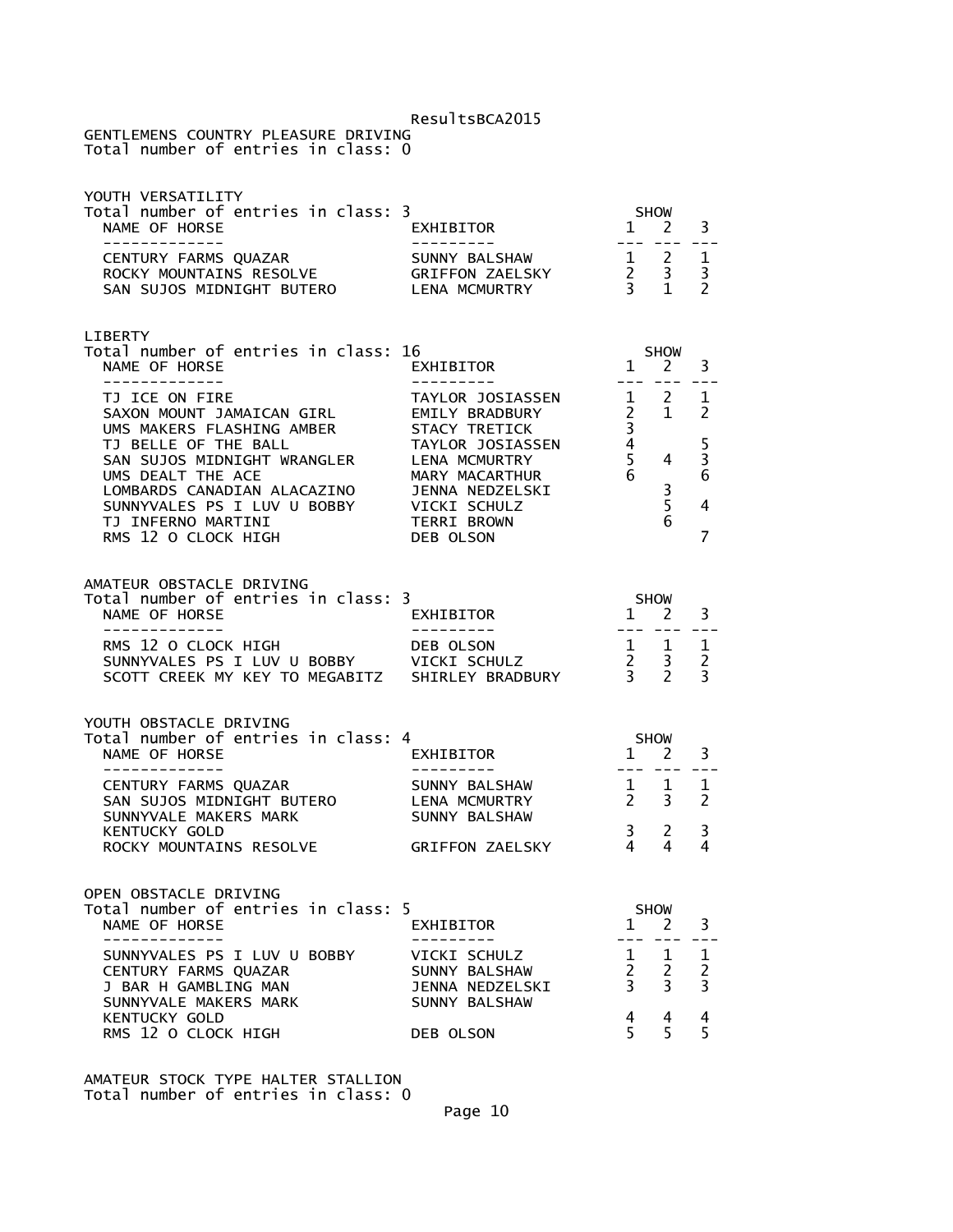| OPEN STOCK TYPE HALTER JUNIOR STALLION<br>Total number of entries in class: 0                                  |                                                                    |                                  |                                       |                                          |
|----------------------------------------------------------------------------------------------------------------|--------------------------------------------------------------------|----------------------------------|---------------------------------------|------------------------------------------|
| OPEN STOCK TYPE HALTER SENIOR STALLION<br>Total number of entries in class: 0                                  |                                                                    |                                  |                                       |                                          |
| NOVICE HALTER STALLION<br>Total number of entries in class: 0                                                  |                                                                    |                                  |                                       |                                          |
| AMATEUR OWNED TRAINED EXHIBITED STALLIONS<br>Total number of entries in class: 0                               |                                                                    |                                  |                                       |                                          |
| AMATEUR STALLIONS LEVEL 1<br>Total number of entries in class: 1<br>NAME OF HORSE<br>-----------               | EXHIBITOR                                                          |                                  | <b>SHOW</b><br>$1 \quad 2$            | 3                                        |
| SILVER BIRCHS EXTRAVAGANZA                                                                                     | SCOTT REMPEL                                                       | $1 \quad 1$                      |                                       | 1                                        |
| AMATEUR STALLIONS LEVEL 2<br>Total number of entries in class: 1<br>NAME OF HORSE<br>------------              | EXHIBITOR                                                          | --- ---                          | SHOW<br>$1 \quad 2 \quad 3$           |                                          |
| SILVER BIRCHS EXTRAVAGANZA                                                                                     | LOUELLEN REMPEL                                                    | 1 1 1                            |                                       |                                          |
| SENIOR STALLIONS 28" & UNDER<br>Total number of entries in class: 0                                            |                                                                    |                                  |                                       |                                          |
| SENIOR STALLIONS OVER 28" TO 30"<br>Total number of entries in class: 0                                        |                                                                    |                                  |                                       |                                          |
| SENIOR STALLIONS OVER 30" TO 32"<br>Total number of entries in class: 4<br>NAME OF HORSE                       | EXHIBITOR                                                          |                                  | <b>SHOW</b><br>$1 \quad 2$            | 3                                        |
| SILVER BIRCHS EXTRAVAGANZA<br>SAN SUJOS MIDNIGHT WRANGLER<br>CENTURY FARMS MAZARATTI<br>GRACELANDS TRAVLIN MAN | LOUELLEN REMPEL<br>LENA MCMURTRY<br>KARI ROBINSON<br>KIMI ROBINSON | $2^{\circ}$<br>$\mathbf{3}$<br>4 | $1 \quad 1$<br>$\mathbf{2}$<br>3<br>4 | $\mathbf{1}$<br>$\overline{2}$<br>4<br>3 |
| SENIOR STALLIONS OVER 32" TO 34"<br>Total number of entries in class: 0                                        |                                                                    |                                  |                                       |                                          |
| GRAND CHAMPION & RESERVE SENIOR STALLION                                                                       |                                                                    |                                  |                                       |                                          |
| NAME OF HORSE                                                                                                  |                                                                    | 1                                | SHOW<br>2                             | 3                                        |
| SILVER BIRCHS EXTRAVAGANZA<br>SAN SUJOS MIDNIGHT WRANGLER                                                      |                                                                    | G<br>R                           | G<br>R.                               | G<br>R.                                  |

FUTURITY YEARLING COLTS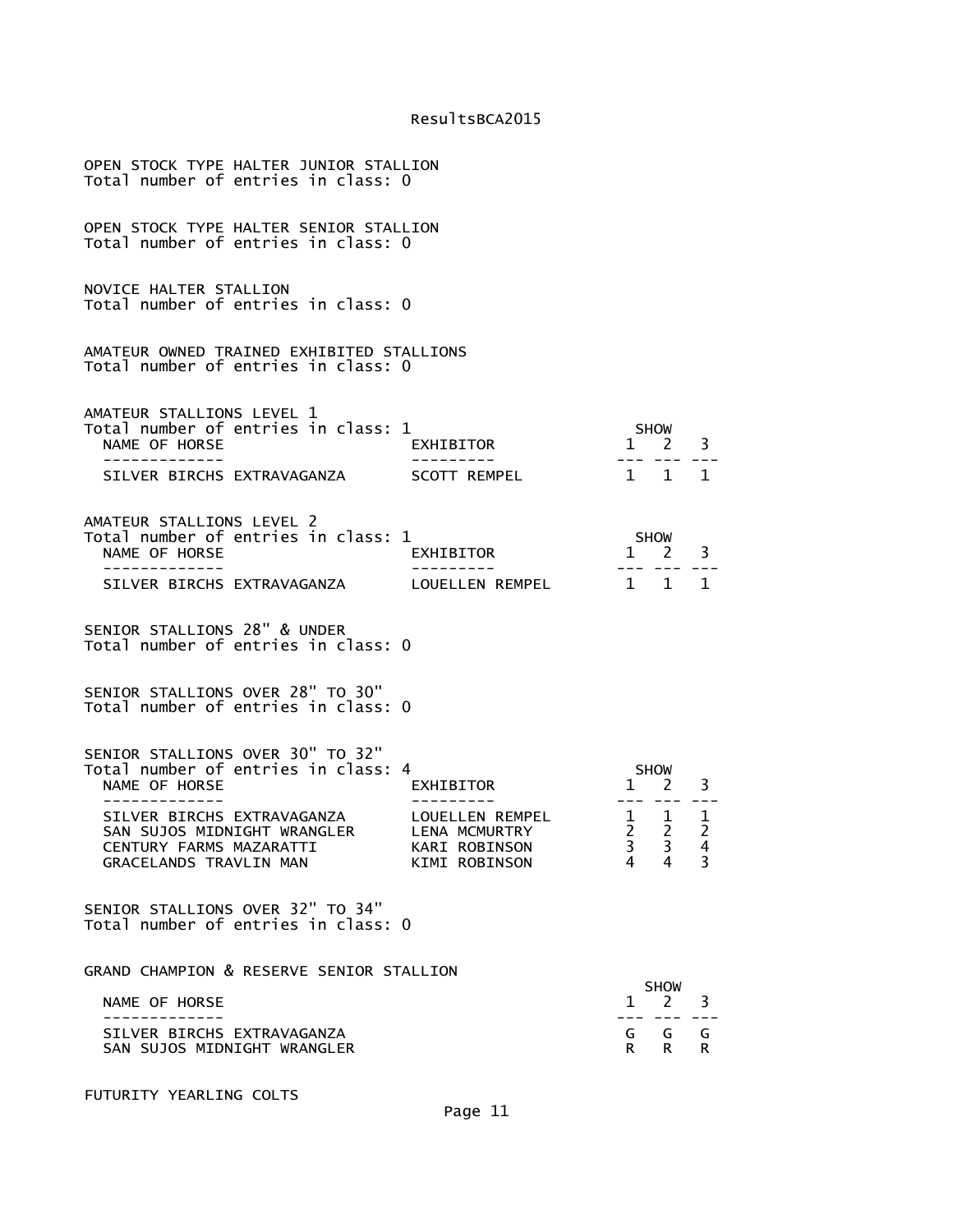|                                                                                                                                                                                | ResultsBCA2015                                                    |                                                                                                                                                                                                                                                                                                                                                                                              |                                                                                                          |                                                                        |
|--------------------------------------------------------------------------------------------------------------------------------------------------------------------------------|-------------------------------------------------------------------|----------------------------------------------------------------------------------------------------------------------------------------------------------------------------------------------------------------------------------------------------------------------------------------------------------------------------------------------------------------------------------------------|----------------------------------------------------------------------------------------------------------|------------------------------------------------------------------------|
| Total number of entries in class: 2<br>NAME OF HORSE<br>-------------                                                                                                          | EXHIBITOR<br>- - - - - - - - - -                                  | $\mathbf{1}$<br>$- - -$                                                                                                                                                                                                                                                                                                                                                                      | SHOW<br><sup>2</sup>                                                                                     | 3                                                                      |
| SAN SUJOS WARDANCE WIZARD<br>LOMBARDS ZAMS MAID TO EXCEL PIP BRECKON                                                                                                           | LENA MCMURTRY                                                     |                                                                                                                                                                                                                                                                                                                                                                                              | $\begin{array}{cc} 1 & 2 \\ 2 & 1 \end{array}$                                                           | $\overline{2}$<br>1                                                    |
| FUTURITY TWO YEAR OLD COLTS<br>Total number of entries in class: 4<br>NAME OF HORSE                                                                                            | EXHIBITOR                                                         |                                                                                                                                                                                                                                                                                                                                                                                              | SHOW<br>$1 \quad 2$                                                                                      | 3                                                                      |
| -------------<br>CARRIAGE COURT TAKE A GLANCE                                                                                                                                  | ----------<br>LOUELLEN REMPEL                                     | $- - -$                                                                                                                                                                                                                                                                                                                                                                                      | $\sim$ $\sim$ $\sim$                                                                                     |                                                                        |
| MY WAY<br>TJ ICE ON FIRE<br>LOMBARDS CANADIAN ALACAZINO<br>TJ INFERNO MARTINI                                                                                                  | TAYLOR JOSIASSEN<br>JENNA NEDZELSKI<br><b>TERRI BROWN</b>         |                                                                                                                                                                                                                                                                                                                                                                                              | $\begin{array}{ccc} 1 & 1 \\ 2 & 4 \\ 3 & 2 \\ 4 & 3 \end{array}$                                        | 2<br>$\mathbf{1}$<br>$\overline{\mathbf{3}}$<br>4                      |
| AMATEUR OWNED TRAINED EXHIBITED COUNTRY PLEASURE DRIVING<br>Total number of entries in class: 1<br>NAME OF HORSE                                                               | EXHIBITOR                                                         |                                                                                                                                                                                                                                                                                                                                                                                              | SHOW<br>$1 \quad 2$                                                                                      | 3                                                                      |
| -------------<br>RMS 12 O CLOCK HIGH                                                                                                                                           | ----------<br>DEB OLSON                                           | $   \,$<br>$1 \quad 1$                                                                                                                                                                                                                                                                                                                                                                       | $\frac{1}{2}$                                                                                            | $\mathbf{1}$                                                           |
| OPEN COUNTRY PLEASURE DRIVING 32" & UNDER<br>Total number of entries in class: 5<br>NAME OF HORSE<br>CENTURY FARMS THEE RIYAHN<br>CENTURY FARMS QUAZAR<br>TJ BELLE OF THE BALL | EXHIBITOR<br>LOUELLEN REMPEL<br>SUNNY BALSHAW<br>TAYLOR JOSIASSEN | $- - - -$                                                                                                                                                                                                                                                                                                                                                                                    | <b>SHOW</b><br>$1 \quad 2$<br>$\begin{array}{ccc} 1 & 1 \\ 2 & 3 \\ 3 & 4 \\ 4 & 2 \\ 5 & 5 \end{array}$ | 3<br>1<br>$\overline{4}$<br>$\begin{array}{c} 3 \\ 2 \\ 5 \end{array}$ |
| SAMIS BLUSHING BAY<br>GRACELANDS TRAVLIN MAN<br>OPEN COUNTRY PLEASURE DRIVING OVER 32" - 34"<br>Total number of entries in class: 5<br>NAME OF HORSE<br>-------------          | PIP BRECKON<br>KIMI ROBINSON<br>EXHIBITOR<br>. <u>.</u> .         | $\frac{1}{2} \frac{1}{2} \frac{1}{2} \frac{1}{2} \frac{1}{2} \frac{1}{2} \frac{1}{2} \frac{1}{2} \frac{1}{2} \frac{1}{2} \frac{1}{2} \frac{1}{2} \frac{1}{2} \frac{1}{2} \frac{1}{2} \frac{1}{2} \frac{1}{2} \frac{1}{2} \frac{1}{2} \frac{1}{2} \frac{1}{2} \frac{1}{2} \frac{1}{2} \frac{1}{2} \frac{1}{2} \frac{1}{2} \frac{1}{2} \frac{1}{2} \frac{1}{2} \frac{1}{2} \frac{1}{2} \frac{$ | <b>SHOW</b><br>$1 \quad 2$                                                                               | 3                                                                      |
| J BAR H GAMBLING MAN<br>LOMBARDS CANADIAN MAID<br>RMS 12 O CLOCK HIGH<br>TJ SOUND THE ALARM<br>MILLENNIUM RENEGADES ABILENE LAILA WILSON                                       | JENNA NEDZELSKI<br>PIP BRECKON<br>DEB OLSON<br>TAYLOR JOSIASSEN   | $\begin{matrix}2&1\\3&3\end{matrix}$<br>$\overline{4}$<br>5 <sup>1</sup>                                                                                                                                                                                                                                                                                                                     | $\frac{1}{2}$ 2<br>4<br>5.                                                                               | 3<br>$\frac{1}{2}$<br>5<br>4                                           |
| YOUTH COUNTRY PLEASURE DRIVING 12 & UNDER<br>Total number of entries in class: 1<br>NAME OF HORSE                                                                              | EXHIBITOR                                                         |                                                                                                                                                                                                                                                                                                                                                                                              | SHOW<br>$1 \quad 2$                                                                                      | 3                                                                      |
| . _ _ _ _ _ _ _ _ _ _<br>MILLENNIUM RENEGADES ABILENE                                                                                                                          | HANNAH MCKENZIE                                                   | $\mathbf{1}$                                                                                                                                                                                                                                                                                                                                                                                 | $\mathbf{1}$                                                                                             | 1                                                                      |
| YOUTH COUNTRY PLEASURE DRIVING 13 & OLDER<br>Total number of entries in class: 2<br>NAME OF HORSE<br>-----------                                                               | EXHIBITOR                                                         |                                                                                                                                                                                                                                                                                                                                                                                              | SHOW<br>$1 \quad 2$<br>--- ---                                                                           | 3                                                                      |
| CENTURY FARMS THEE RIYAHN<br>CENTURY FARMS QUAZAR                                                                                                                              | EMILY STOBBE<br>SUNNY BALSHAW                                     |                                                                                                                                                                                                                                                                                                                                                                                              | $\begin{matrix} 1 & 2 \\ 2 & 1 \end{matrix}$                                                             | 1<br>2                                                                 |

OPEN SINGLE PLEASURE DRIVING 32" & UNDER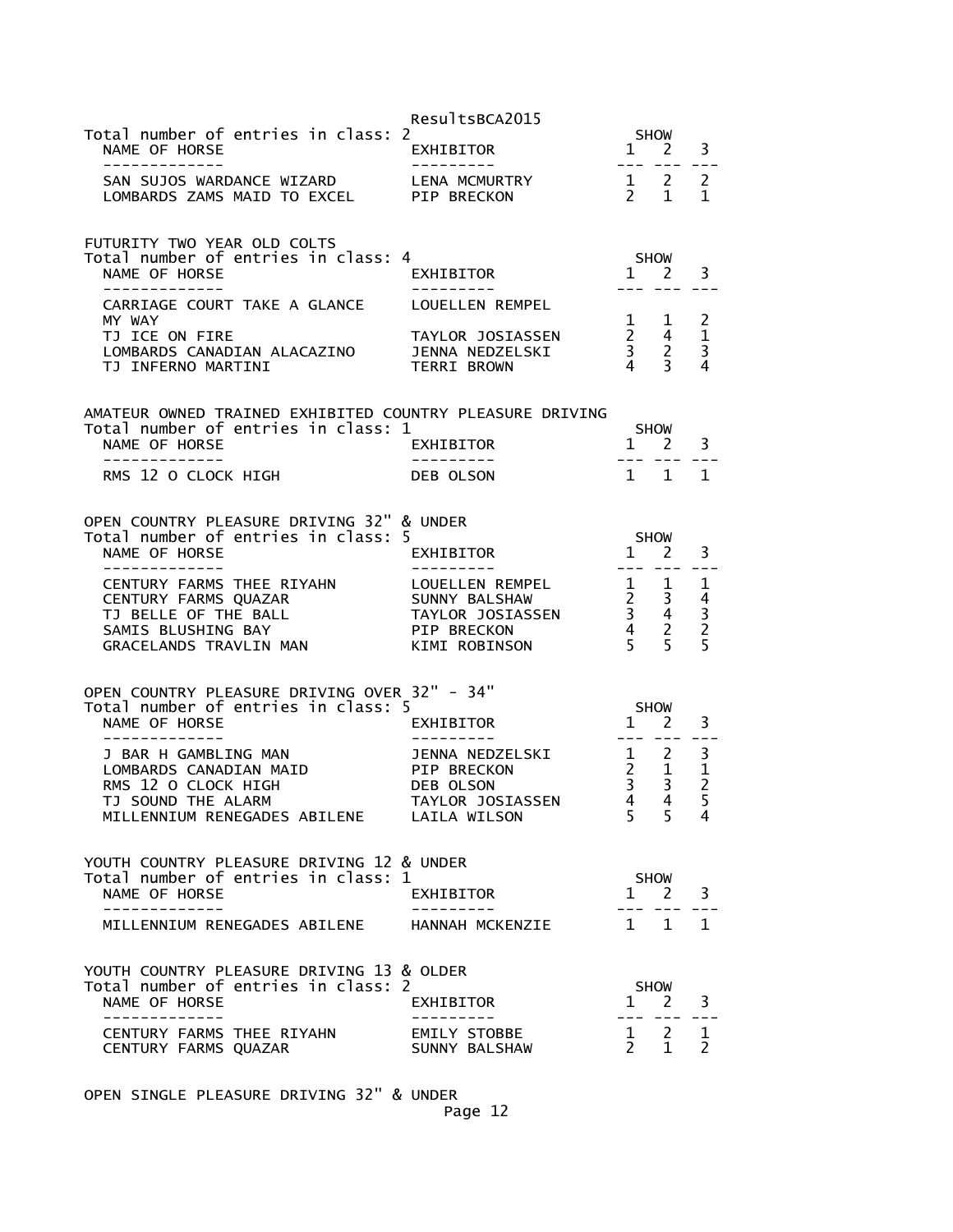|                                                                                     | ResultsBCA2015                 |                                                          |                             |                                            |
|-------------------------------------------------------------------------------------|--------------------------------|----------------------------------------------------------|-----------------------------|--------------------------------------------|
| Total number of entries in class: 1<br>NAME OF HORSE<br>-------------               | <b>EXHIBITOR</b><br>---------- | $\mathbf{1}$                                             | <b>SHOW</b><br><sup>2</sup> | 3                                          |
| CENTURY FARMS MAZARATTI                                                             | KARI ROBINSON                  | 1 1                                                      |                             | 1                                          |
|                                                                                     |                                |                                                          |                             |                                            |
| OPEN SINGLE PLEASURE DRIVING OVER 32" TO 34"<br>Total number of entries in class: 1 |                                |                                                          | <b>SHOW</b>                 |                                            |
| NAME OF HORSE                                                                       | EXHIBITOR                      |                                                          | $1 \quad 2$                 | 3                                          |
| QUAIL RUNS KISS ME IN THE RAIN LOUELLEN REMPEL                                      |                                | $1 \quad 1$                                              |                             | $\mathbf{1}$                               |
| VERSATILITY                                                                         |                                |                                                          |                             |                                            |
| Total number of entries in class: 6<br>NAME OF HORSE                                | EXHIBITOR                      | 1 2                                                      | <b>SHOW</b>                 | 3                                          |
| --------------                                                                      |                                | $- - -$                                                  |                             |                                            |
| LOMBARDS CANADIAN MAID<br>CENTURY FARMS QUAZAR                                      | PIP BRECKON<br>SUNNY BALSHAW   | 1                                                        | $\mathbf{1}$                | 1                                          |
| RMS 12 O CLOCK HIGH                                                                 | DEB OLSON                      | $\begin{array}{ccc} 2 & 2 \\ 3 & 5 \\ 4 & 3 \end{array}$ |                             | $\frac{4}{3}$<br>$\frac{2}{5}$             |
| TJ BELLE OF THE BALL<br>SUNNYVALES PS I LUV U BOBBY CHELSEA MORRIS                  | TAYLOR JOSIASSEN               | 5 <sup>5</sup>                                           | 4                           |                                            |
|                                                                                     |                                |                                                          |                             |                                            |
| YOUTH STOCK TYPE HALTER GELDINGS                                                    |                                |                                                          |                             |                                            |
| Total number of entries in class: 3<br>NAME OF HORSE                                | EXHIBITOR                      | 1 2                                                      | <b>SHOW</b>                 | 3                                          |
| -------------<br>ROCKY MOUNTAINS RESOLVE                                            | ----------<br>GRIFFON ZAELSKY  | $- - -$<br>$\frac{1}{2}$ $\frac{1}{2}$                   |                             | 1                                          |
| MARQUIS TJ IM A DYNAMITE DUDE TAYA BATH                                             |                                | $\frac{2}{3}$                                            | $\mathbf{3}$                | 3                                          |
| MOONRIDGE PRIMOS GERONIMO                                                           | TAYLOR NICHOLLS                |                                                          | $\overline{2}$              | $\overline{2}$                             |
| YOUTH 7 & UNDER EXHIBITING GELDING                                                  |                                |                                                          |                             |                                            |
| Total number of entries in class: 2<br>NAME OF HORSE                                | EXHIBITOR                      | $1 \quad 2$                                              | <b>SHOW</b>                 | 3                                          |
| -----------                                                                         |                                | --- ---                                                  |                             |                                            |
| MILLENNIUM GAMBLINS GENUINE<br>RISK                                                 | NATHAN WILSON                  | $1 \quad 1$                                              |                             | 1                                          |
| SUNNYVALE MAKERS MARK                                                               | KAIA PARSONS                   |                                                          |                             |                                            |
| <b>KENTUCKY GOLD</b>                                                                |                                | $\mathcal{P}$                                            | $\mathcal{P}$               | $\mathcal{P}$                              |
| YOUTH 8-12 EXHIBITING GELDING                                                       |                                |                                                          |                             |                                            |
| Total number of entries in class: 1<br>NAME OF HORSE                                | EXHIBITOR                      | $\mathbf{1}$                                             | <b>SHOW</b><br>2            | 3                                          |
|                                                                                     |                                |                                                          |                             |                                            |
| MOONRIDGE PRIMOS GERONIMO                                                           | TAYLOR NICHOLLS                | $1 \quad 1$                                              |                             | $\mathbf{1}$                               |
| YOUTH 13-18 EXHIBITING GELDING                                                      |                                |                                                          |                             |                                            |
| Total number of entries in class: 4<br>NAME OF HORSE                                | EXHIBITOR                      | $1 \quad 2$                                              | <b>SHOW</b>                 | 3                                          |
| -------------                                                                       | --------                       | $- - -$                                                  | ---                         |                                            |
| SAN SUJOS MIDNIGHT BUTERO<br>MISTY RIVER TEQUILA SUNSET                             | LENA MCMURTRY<br>GRACE HEBERT  | 1<br>$2^{\circ}$                                         | 1<br>$\mathbf{3}$           | 4                                          |
| ROCKY MOUNTAINS RESOLVE                                                             | <b>GRIFFON ZAELSKY</b>         | 3 <sup>7</sup>                                           | $\overline{2}$              | $\begin{array}{c} 2 \\ 3 \\ 1 \end{array}$ |
| MARQUIS TJ IM A DYNAMITE DUDE                                                       | TAYA BATH                      | 4                                                        | 4                           |                                            |

WEANLING STALLIONS Total number of entries in class: 0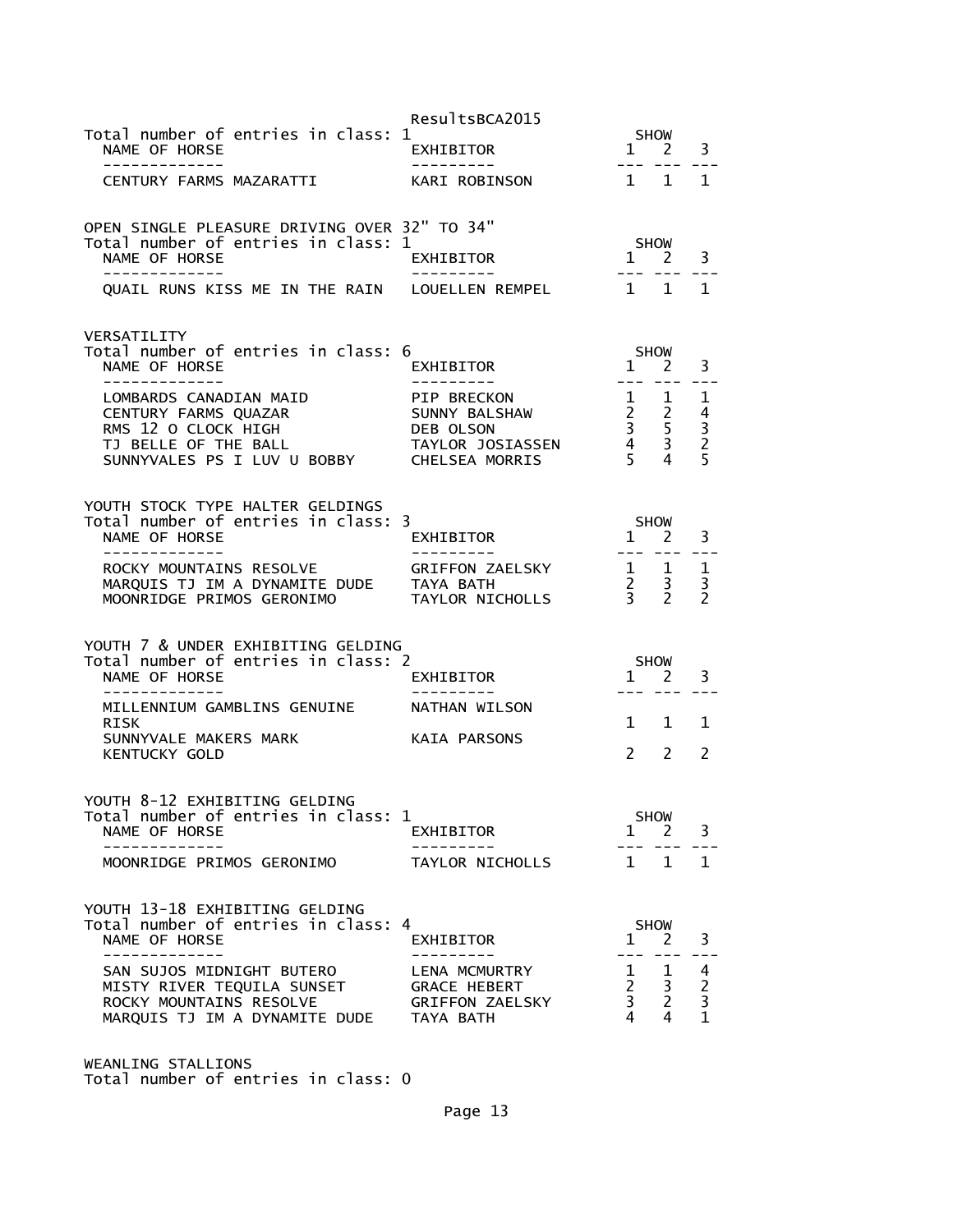| YEARLING STALLIONS 28" & UNDER<br>Total number of entries in class: 0                                                                                                                                  |                                                                        |                                                                   |                            |                                                            |
|--------------------------------------------------------------------------------------------------------------------------------------------------------------------------------------------------------|------------------------------------------------------------------------|-------------------------------------------------------------------|----------------------------|------------------------------------------------------------|
| YEARLING STALLIONS OVER 28" TO 30"<br>Total number of entries in class: 1<br>NAME OF HORSE<br>. _ _ _ _ _ _ _ _ _ _ _ _                                                                                | EXHIBITOR<br>. <u>.</u> .                                              |                                                                   | SHOW<br>1 2 3<br>--- ---   | $- - -$                                                    |
| LOMBARDS ZAMS MAID TO EXCEL PIP BRECKON                                                                                                                                                                |                                                                        | 1 1                                                               |                            | 1                                                          |
| YEARLING STALLIONS OVER 30" TO 32"<br>Total number of entries in class: 1<br>NAME OF HORSE<br>-------------<br>SAN SUJOS WARDANCE WIZARD LENA MCMURTRY                                                 | EXHIBITOR                                                              | $1 \quad 2$                                                       | SHOW<br>1 1 1              | 3                                                          |
| TWO YEAR OLD STALLIONS 29" & UNDER<br>Total number of entries in class: 0                                                                                                                              |                                                                        |                                                                   |                            |                                                            |
| TWO YEAR OLD STALLIONS OVER 29" TO 31"<br>Total number of entries in class: 1<br>NAME OF HORSE                                                                                                         | EXHIBITOR                                                              | $1\overline{2}$                                                   | SHOW                       | 3                                                          |
| CARRIAGE COURT TAKE A GLANCE LOUELLEN REMPEL<br>MY WAY                                                                                                                                                 |                                                                        |                                                                   | 1 1                        | 1                                                          |
| TWO YEAR OLD STALLIONS OVER 31" TO 33"<br>Total number of entries in class: 3<br>NAME OF HORSE<br>-------------<br>LOMBARDS CANADIAN ALACAZINO JENNA NEDZELSKI<br>TJ ICE ON FIRE<br>TJ INFERNO MARTINI | EXHIBITOR<br>TAYLOR JOSIASSEN<br>TAYA BATH                             | $\frac{1}{2}$ 1<br>$\begin{array}{cc} 2 & 3 \\ 3 & 2 \end{array}$ | SHOW<br>1 2                | 3<br>3<br>$\mathbf 1$<br>$\mathcal{P}$                     |
| GRAND CHAMPION & RESERVE JUNIOR STALLION                                                                                                                                                               |                                                                        |                                                                   | SHOW                       |                                                            |
| NAME OF HORSE                                                                                                                                                                                          |                                                                        |                                                                   | $1 \quad 2$<br>--- --- --- | 3                                                          |
| CARRIAGE COURT TAKE A GLANCE<br>MY WAY<br>LOMBARDS CANADIAN ALACAZINO<br>LOMBARDS ZAMS MAID TO EXCEL<br>TJ ICE ON FIRE                                                                                 |                                                                        | G<br>R<br>R                                                       | G<br>G                     | R                                                          |
| MULTI-COLOR STALLIONS AND GELDINGS<br>Total number of entries in class: 4<br>NAME OF HORSE                                                                                                             | EXHIBITOR                                                              | 1                                                                 | <b>SHOW</b><br>2           | 3                                                          |
| MILLENNIUM GAMBLINS GENUINE<br>RISK<br>SCOTT CREEK MONARCH IN MOTION<br>CENTURY FARMS QUAZAR<br>LOMBARDS CANADIAN ALACAZINO                                                                            | LAILA WILSON<br>LISA MANGLES<br><b>KAIA PARSONS</b><br>JENNA NEDZELSKI | 1<br>$\overline{2}$<br>3<br>4                                     | 2<br>3<br>4<br>1           | $\begin{array}{c} 2 \\ 3 \\ 4 \end{array}$<br>$\mathbf{1}$ |

SOLID-COLOR STALLIONS AND GELDINGS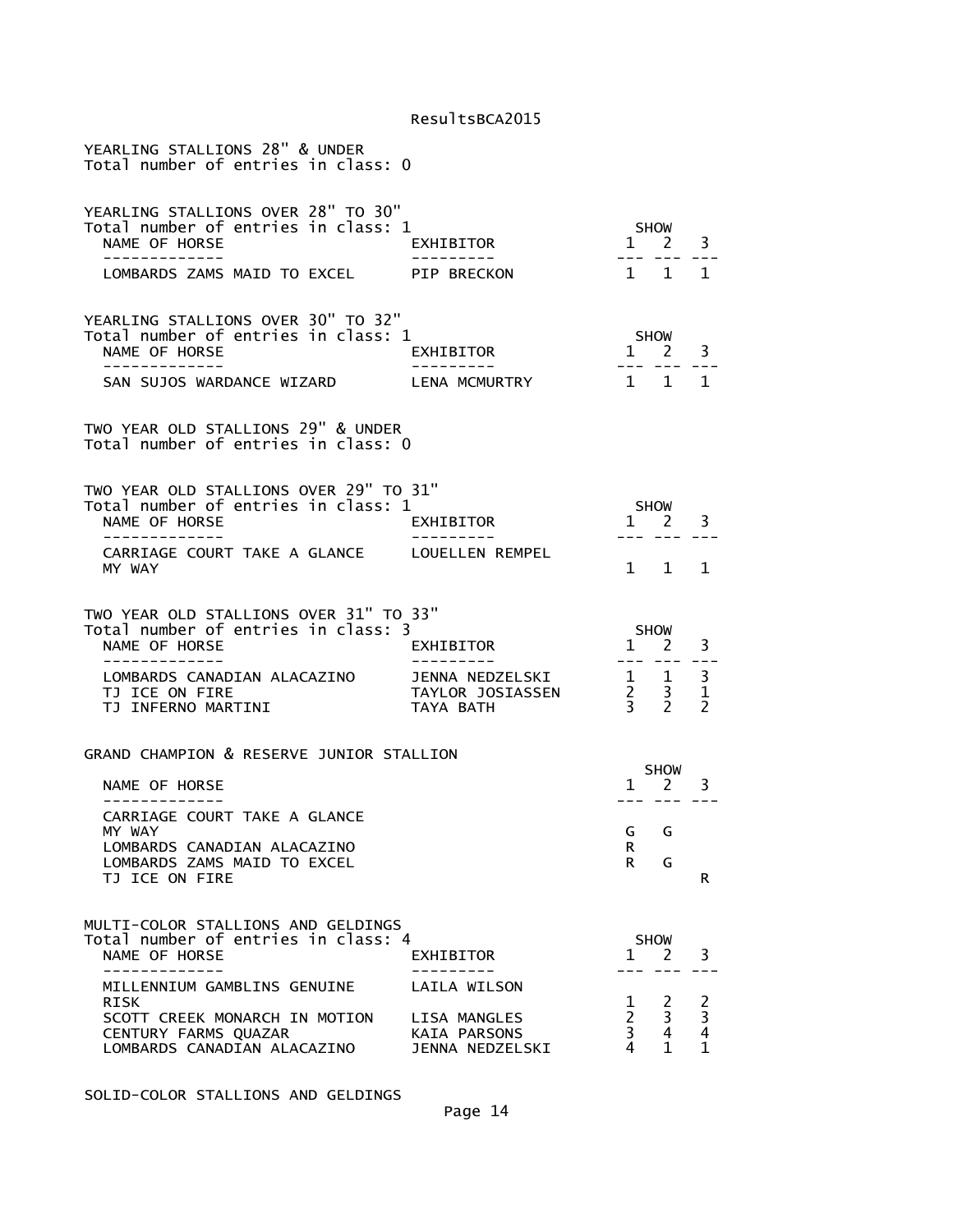|                                                                                                                                               | ResultsBCA2015                       |                                   |                                                                           |                                                  |
|-----------------------------------------------------------------------------------------------------------------------------------------------|--------------------------------------|-----------------------------------|---------------------------------------------------------------------------|--------------------------------------------------|
| Total number of entries in class: 7<br>NAME OF HORSE<br>-------------                                                                         | EXHIBITOR<br>----------              |                                   | SHOW<br>$1 \quad 2$                                                       | 3                                                |
| SUNNYVALES PS I LUV U BOBBY VICKI SCHULZ<br>SILVER BIRCHS EXTRAVAGANZA       LOUELLEN REMPEL<br>CARRIAGE COURT TAKE A GLANCE     SCOTT REMPEL |                                      | $\overline{1}$<br>$2\overline{2}$ | 3 <sup>7</sup>                                                            | $\overline{c}$<br>$\mathbf{1}$                   |
| MY WAY<br>SUNNYVALE MAKERS MARK                                                                                                               | KAIA PARSONS                         | $\overline{3}$                    |                                                                           | 3                                                |
| <b>KENTUCKY GOLD</b><br>MARQUIS TJ IM A DYNAMITE DUDE TAYA BATH<br>TJ INFERNO MARTINI<br>UMS DEALT THE ACE                                    | TERRI BROWN<br>MARY MACARTHUR        | $\frac{1}{6}$                     | $4\quad 1$<br>6<br>4 <sup>1</sup><br>5 <sup>1</sup>                       | 7<br>$\overline{4}$<br>5<br>6                    |
| <b>OPEN COSTUME</b><br>Total number of entries in class: 8                                                                                    |                                      | SHOW                              |                                                                           |                                                  |
| NAME OF HORSE<br>-------------                                                                                                                | EXHIBITOR                            |                                   | 1 2<br>--- ----                                                           | 3<br>$\sim$ $\sim$ $\sim$                        |
| SAXON MOUNT JAMAICAN GIRL EMILY BRADBURY 1 1<br>MILLENNIUM RENEGADES ABILENE<br>MILLENNIUM GAMBLINS GENUINE                                   | HANNAH MCKENZIE<br>NATHAN WILSON     | $2 \quad 4$                       |                                                                           | 1<br>4                                           |
| <b>RISK</b><br>CENTURY FARMS QUAZAR<br>MARQUIS TJ IM A DYNAMITE DUDE TAYA BATH                                                                | SUNNY BALSHAW                        |                                   |                                                                           | $\overline{c}$                                   |
|                                                                                                                                               |                                      |                                   | $\begin{array}{cc} 3 & 2 \\ 4 & 5 \\ 5 & 3 \\ 6 & 6 \\ 7 & 7 \end{array}$ | $rac{6}{3}$<br>$rac{5}{7}$                       |
| YOUTH JUMPER 12 & UNDER<br>Total number of entries in class: 0                                                                                |                                      |                                   |                                                                           |                                                  |
| YOUTH JUMPER 13 & OLDER<br>Total number of entries in class: 4<br>NAME OF HORSE                                                               | SHOW<br>1 2<br>EXHIBITOR             |                                   |                                                                           | 3                                                |
| -------------<br>SAN SUJOS MIDNIGHT WRANGLER LENA MCMURTRY<br>ROCKY MOUNTAINS RESOLVE<br>TJ BIT O SMOKIN HOT                                  | _________                            |                                   | ---- --- ---                                                              | $\mathbf{1}$<br>$\overline{2}$<br>$\overline{3}$ |
| AMATEUR JUMPER<br>Total number of entries in class: 1                                                                                         |                                      |                                   | <b>SHOW</b>                                                               | 3                                                |
| NAME OF HORSE<br>-------------                                                                                                                | EXHIBITOR                            | $1 \quad 2$                       | --- --- ---<br>$1 \quad 1 \quad 1$                                        |                                                  |
| SCOTT CREEK MONARCH IN MOTION LISA MANGLES                                                                                                    |                                      |                                   |                                                                           |                                                  |
| OPEN JUMPER<br>Total number of entries in class: 2<br>NAME OF HORSE                                                                           | EXHIBITOR                            |                                   | SHOW<br>$1 \quad 2$                                                       | 3                                                |
| -------------<br>SUNNYVALE MAKERS MARK<br><b>KENTUCKY GOLD</b>                                                                                | - - - - - - - - - -<br>SUNNY BALSHAW |                                   | --- --- ---<br>$1 \quad 1 \quad 1$                                        |                                                  |
| ADULT SHOWMANSHIP<br>Total number of entries in class: 0                                                                                      |                                      |                                   |                                                                           |                                                  |
| AMATEUR SHOWMANSHIP<br>Total number of entries in class: 2<br>NAME OF HORSE                                                                   | EXHIBITOR<br>Page 15                 | $1 \quad 2$                       | SHOW                                                                      | 3                                                |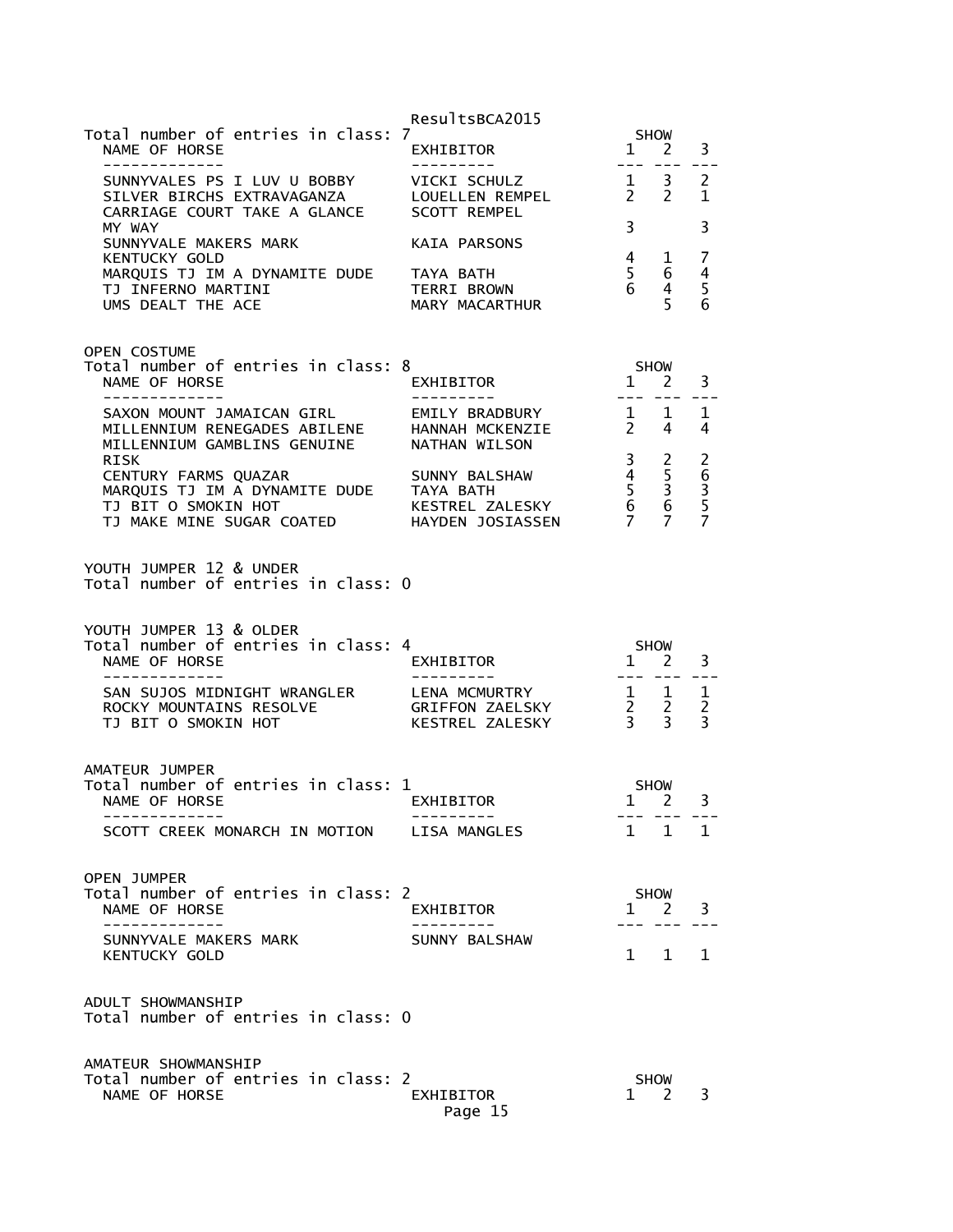| . _ _ _ _ _ _ _ _ _ _ _ _ _                                                                                                                                                  | ResultsBCA2015                                                                              |                                                                                                                                                                                                                                                                                                                                                                                                             |                                                                |                                                           |
|------------------------------------------------------------------------------------------------------------------------------------------------------------------------------|---------------------------------------------------------------------------------------------|-------------------------------------------------------------------------------------------------------------------------------------------------------------------------------------------------------------------------------------------------------------------------------------------------------------------------------------------------------------------------------------------------------------|----------------------------------------------------------------|-----------------------------------------------------------|
| LIZZY B PAINTED LAYDEE<br>TJ SOUND THE ALARM                                                                                                                                 | VICKI SCHULZ<br>ALYSSA KENNEDY                                                              | $\begin{array}{cccccc}\n1 & 2 & 2 \\ 2 & 1 & 1\n\end{array}$                                                                                                                                                                                                                                                                                                                                                | --- --- ---                                                    |                                                           |
| YOUTH SHOWMANSHIP 7 & UNDER<br>Total number of entries in class: 5                                                                                                           |                                                                                             |                                                                                                                                                                                                                                                                                                                                                                                                             |                                                                |                                                           |
| NAME OF HORSE<br>-------------                                                                                                                                               | EXHIBITOR                                                                                   | SHOW<br>1 2<br>$\frac{1}{2} \frac{1}{2} \frac{1}{2} \frac{1}{2} \frac{1}{2} \frac{1}{2} \frac{1}{2} \frac{1}{2} \frac{1}{2} \frac{1}{2} \frac{1}{2} \frac{1}{2} \frac{1}{2} \frac{1}{2} \frac{1}{2} \frac{1}{2} \frac{1}{2} \frac{1}{2} \frac{1}{2} \frac{1}{2} \frac{1}{2} \frac{1}{2} \frac{1}{2} \frac{1}{2} \frac{1}{2} \frac{1}{2} \frac{1}{2} \frac{1}{2} \frac{1}{2} \frac{1}{2} \frac{1}{2} \frac{$ |                                                                | 3                                                         |
| CENTURY FARMS QUAZAR<br>MILLENNIUM GAMBLINS GENUINE<br><b>RISK</b>                                                                                                           | KAIA PARSONS<br>NATHAN WILSON                                                               | $1 \quad 1$                                                                                                                                                                                                                                                                                                                                                                                                 |                                                                | $\overline{2}$                                            |
| MILLENNIUM RENEGADES ABILENE<br>TJ BELLE OF THE BALL<br>SAXON MOUNT JAMAICAN GIRL                                                                                            | HANNAH MCKENZIE<br>AYVA KENNEDY<br>EMILY BRADBURY                                           | $\begin{array}{ccc} 2 & 2 \\ 3 & 3 \\ 4 & 5 \\ 5 & 4 \end{array}$                                                                                                                                                                                                                                                                                                                                           |                                                                | $\frac{3}{1}$<br>$\overline{4}$<br>5                      |
| YOUTH SHOWMANSHIP 8 - 12<br>Total number of entries in class: 2<br>NAME OF HORSE<br>_____________                                                                            | EXHIBITOR<br>---------- <b>-</b>                                                            | SHOW<br>1<br>2<br>$\rightarrow$ $\rightarrow$ $\rightarrow$ $\rightarrow$ $\rightarrow$ $\rightarrow$ $\rightarrow$                                                                                                                                                                                                                                                                                         |                                                                | 3                                                         |
| TJ BELLE OF THE BALL<br>MOONRIDGE PRIMOS GERONIMO                                                                                                                            | HANNAH KENNEDY<br>TAYLOR NICHOLLS                                                           | $\begin{matrix} 1 & 1 \\ 2 & 2 \end{matrix}$                                                                                                                                                                                                                                                                                                                                                                |                                                                | 1<br>$\mathcal{P}$                                        |
| YOUTH SHOWMANSHIP 13 - 18<br>Total number of entries in class: 6<br>NAME OF HORSE<br>--------------                                                                          | EXHIBITOR                                                                                   | <b>SHOW</b><br>$1 \quad 2$                                                                                                                                                                                                                                                                                                                                                                                  | 222 222 C                                                      | 3                                                         |
| CENTURY FARMS QUAZAR<br>SAN SUJOS MIDNIGHT BUTERO<br>ROCKY MOUNTAINS RESOLVE<br>MARQUIS TJ IM A DYNAMITE DUDE TAYA BATH<br>TJ BIT O SMOKIN HOT<br>MISTY RIVER TEQUILA SUNSET | SUNNY BALSHAW<br>LENA MCMURTRY<br><b>GRIFFON ZAELSKY</b><br>KESTREL ZALESKY<br>GRACE HEBERT | $\begin{array}{cccc} 1 & 2 & 1 \\ 2 & 1 & 2 \\ 3 & 3 & 3 \\ 4 & 4 & 4 \\ 5 & 5 & 6 \\ 6 & 6 & 5 \end{array}$<br>6                                                                                                                                                                                                                                                                                           | 6                                                              | 5                                                         |
| OPEN COUNTRY PLEASURE DRIVING STALLIONS<br>Total number of entries in class: 2<br>NAME OF HORSE                                                                              | EXHIBITOR                                                                                   |                                                                                                                                                                                                                                                                                                                                                                                                             | SHOW<br>$1 \quad 2$                                            | 3                                                         |
| CENTURY FARMS THEE RIYAHN<br>GRACELANDS TRAVLIN MAN                                                                                                                          | LOUELLEN REMPEL<br>KIMI ROBINSON                                                            | $1 \quad 1$<br>$2 \quad 2$                                                                                                                                                                                                                                                                                                                                                                                  |                                                                | 1<br>$\mathcal{P}$                                        |
| COUNTRY PLEASURE DRIVING GELDINGS<br>Total number of entries in class: 3<br>NAME OF HORSE                                                                                    | EXHIBITOR                                                                                   |                                                                                                                                                                                                                                                                                                                                                                                                             | <b>SHOW</b><br>$1 \quad 2$                                     | 3                                                         |
| J BAR H GAMBLING MAN<br>CENTURY FARMS QUAZAR<br>RMS 12 O CLOCK HIGH                                                                                                          | JENNA NEDZELSKI<br>SUNNY BALSHAW<br>DEB OLSON                                               | 3 <sup>7</sup>                                                                                                                                                                                                                                                                                                                                                                                              | $\begin{matrix} 1 & 1 \\ 2 & 2 \end{matrix}$<br>$\overline{3}$ | $\overline{c}$<br>$\overline{\mathbf{3}}$<br>$\mathbf{1}$ |
| COUNTRY PLEASURE DRIVING MARES<br>Total number of entries in class: 3<br>NAME OF HORSE                                                                                       | EXHIBITOR                                                                                   | $\mathbf{1}$                                                                                                                                                                                                                                                                                                                                                                                                | SHOW<br>2                                                      | 3                                                         |
| SAMIS BLUSHING BAY<br>TJ BELLE OF THE BALL                                                                                                                                   | PIP BRECKON<br>TAYLOR JOSIASSEN                                                             | $2^{\circ}$                                                                                                                                                                                                                                                                                                                                                                                                 | $1 \quad 1$<br>2                                               | 1<br>2                                                    |

CLASSIC PLEASURE DRIVING GELDINGS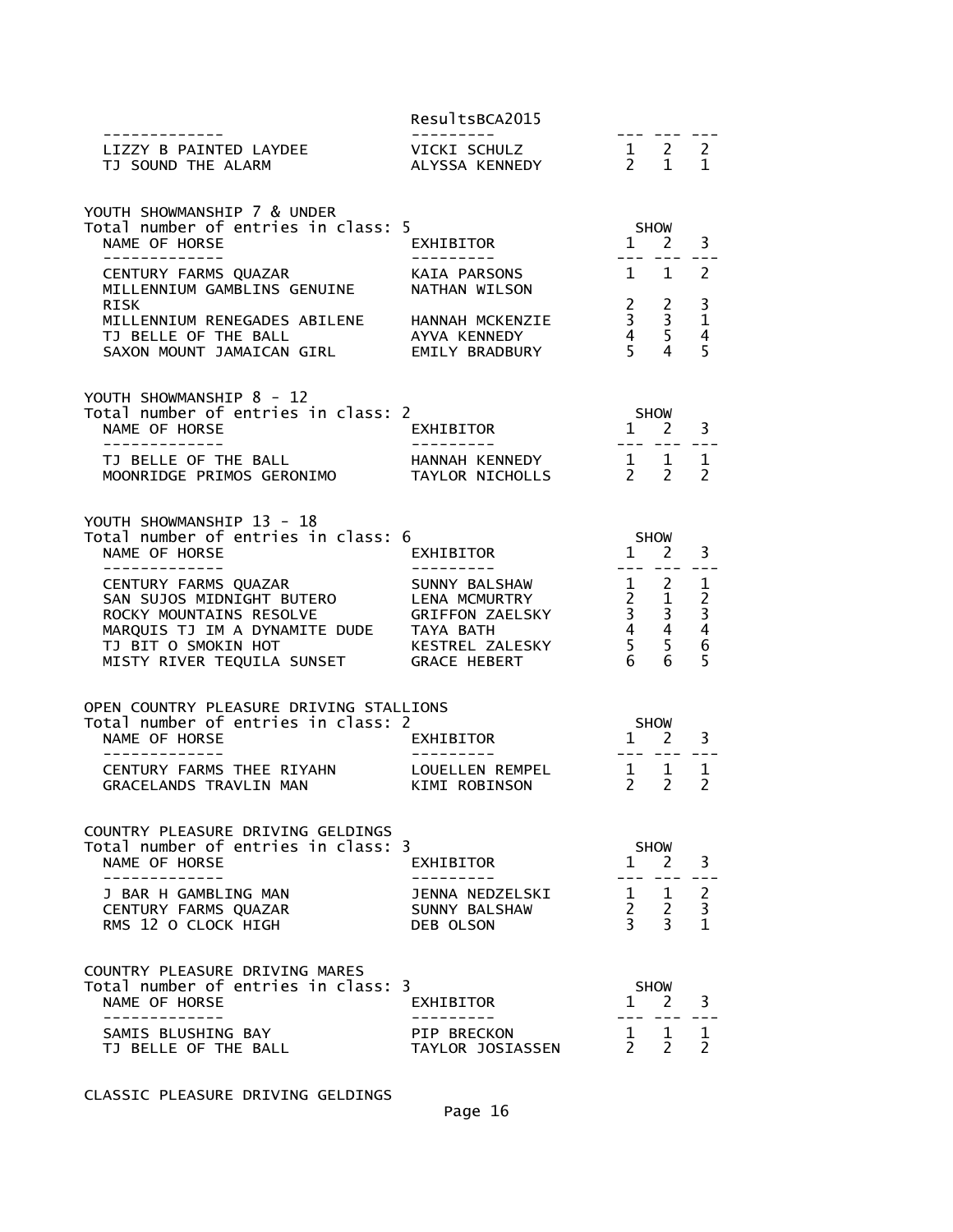|                                                                                                            | ResultsBCA2015                                          |                                             |                                                          |                                            |
|------------------------------------------------------------------------------------------------------------|---------------------------------------------------------|---------------------------------------------|----------------------------------------------------------|--------------------------------------------|
| Total number of entries in class: 7<br>NAME OF HORSE<br>-------------                                      | EXHIBITOR                                               |                                             | <b>SHOW</b><br>$1 \quad 2$                               | 3                                          |
| SUNNYVALE MAKERS MARK                                                                                      | SUNNY BALSHAW                                           |                                             |                                                          |                                            |
| <b>KENTUCKY GOLD</b><br>SAN SUJOS IM SUM DANCER<br>ROCKY MOUNTAINS RESOLVE<br>MILLENNIUM GAMBLINS GENUINE  | CATHIE ROYLE<br><b>GRIFFON ZAELSKY</b><br>SUSAN MARQUIS | 1<br>$2^{\circ}$<br>$\overline{\mathbf{3}}$ | 1<br>5<br>4                                              | 3<br>$\mathbf 1$<br>4                      |
| RISK<br>SUNNYVALES PS I LUV U BOBBY<br>SCOTT CREEK MONARCH IN MOTION LISA MANGLES                          | CHELSEA MORRIS                                          | $\begin{array}{c} 4 \\ 5 \end{array}$<br>6  | 6<br>$\frac{3}{2}$                                       | $\begin{array}{c} 2 \\ 6 \end{array}$<br>5 |
| CLASSIC PLEASURE DRIVING STALLIONS<br>Total number of entries in class: 0                                  |                                                         |                                             |                                                          |                                            |
| <b>CLASSIC PLEASURE DRIVING MARES</b><br>Total number of entries in class: 0                               |                                                         |                                             |                                                          |                                            |
| AMATEUR COUNTRY PLEASURE DRIVING LEVEL 2                                                                   |                                                         |                                             |                                                          |                                            |
| Total number of entries in class: 3<br>NAME OF HORSE<br>. <u>.</u>                                         | EXHIBITOR                                               | $1 \quad 2$<br>--- ---                      | <b>SHOW</b>                                              | 3                                          |
| CENTURY FARMS THEE RIYAHN<br>LOMBARDS CANADIAN MAID<br>RMS 12 O CLOCK HIGH                                 | LOUELLEN REMPEL<br>PIP BRECKON<br>DEB OLSON             |                                             | $\begin{array}{ccc} 1 & 1 \\ 2 & 2 \\ 3 & 3 \end{array}$ | 1<br>$\overline{2}$<br>$\overline{3}$      |
| YOUTH SINGLE PLEASURE DRIVING<br>Total number of entries in class: 0                                       |                                                         |                                             |                                                          |                                            |
| SINGLE PLEASURE DRIVING STALLIONS<br>Total number of entries in class: 1<br>NAME OF HORSE<br>------------- | EXHIBITOR<br>----------                                 | $\overline{1}$                              | <b>SHOW</b><br>2                                         | 3                                          |
| CENTURY FARMS MAZARATTI                                                                                    | KARI ROBINSON                                           | $1 \quad 1$                                 |                                                          | $\mathbf{1}$                               |
| SINGLE PLEASURE DRIVING GELDINGS<br>Total number of entries in class: 0                                    |                                                         |                                             |                                                          |                                            |
| SINGLE PLEASURE DRIVING MARES<br>Total number of entries in class: 1<br>NAME OF HORSE                      | EXHIBITOR                                               | 1.                                          | <b>SHOW</b><br>2                                         | 3                                          |
| QUAIL RUNS KISS ME IN THE RAIN                                                                             | LOUELLEN REMPEL                                         | 1                                           | 1                                                        | 1                                          |
| CHAMPION & RESERVE DRIVING HORSE<br>Total number of entries in class: 0                                    |                                                         |                                             |                                                          |                                            |
| SUPREME HALTER HORSE                                                                                       |                                                         |                                             | <b>SHOW</b>                                              |                                            |
| NAME OF HORSE                                                                                              |                                                         | $\mathbf{1}$                                | 2                                                        | 3                                          |
| SILVER BIRCHS EXTRAVAGANZA<br>QUAIL RUNS KISS ME IN THE RAIN<br>CARRIAGE COURT ITS ALL ABOUT               |                                                         | S.<br>S                                     | S.                                                       | S.                                         |
|                                                                                                            | Page 17                                                 |                                             |                                                          |                                            |